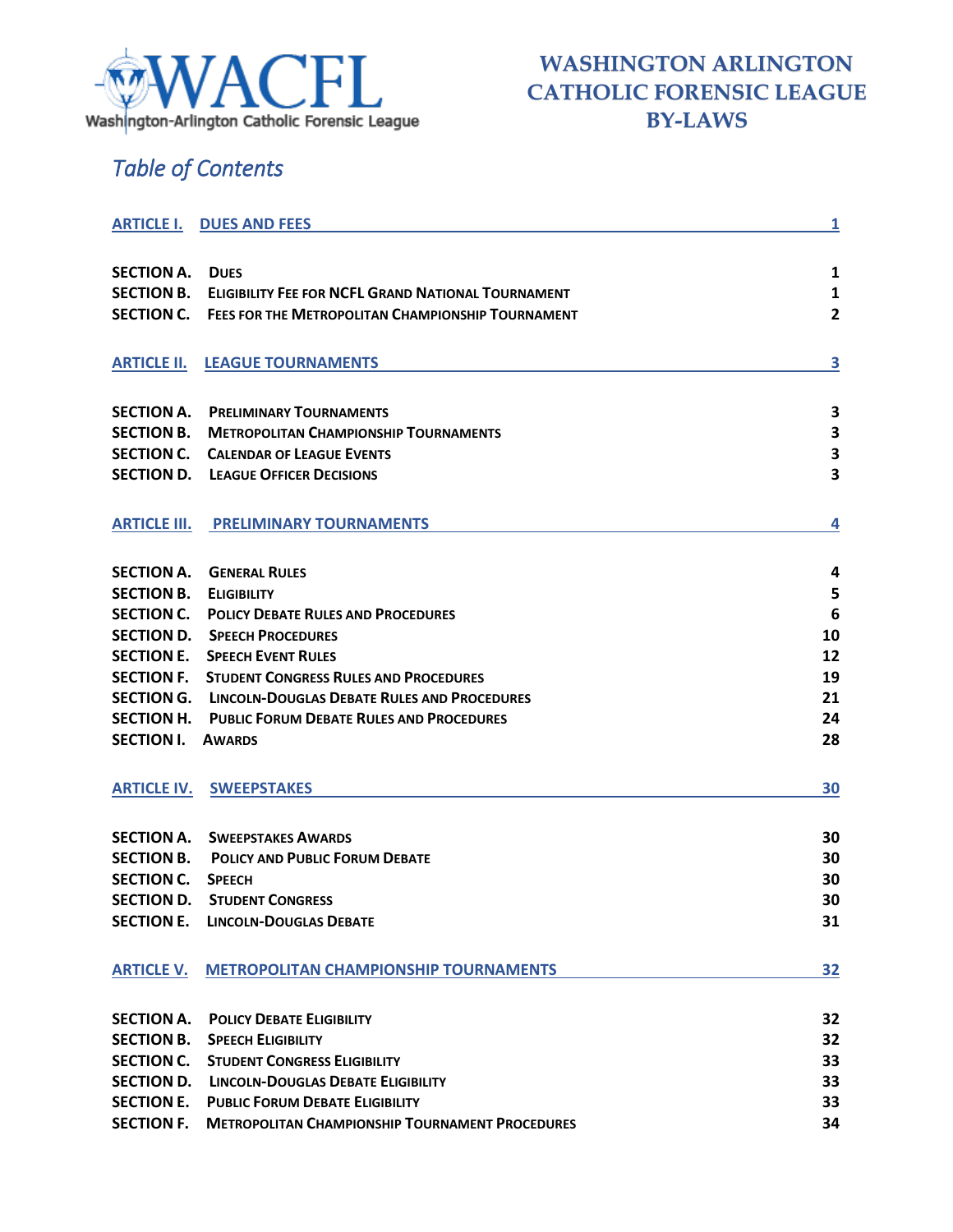### <span id="page-1-0"></span>**ARTICLE I. DUES AND FEES**

#### <span id="page-1-1"></span>**SECTION A. Dues**

- 1. Annual membership dues shall be charged by the Washington Arlington Catholic Forensic League.
- 2. Dues for any given year must be paid prior to participation in any League tournaments for that year.
- 3. Dues options include the following:
	- a. A school may pay \$225.00 dues that cover all preliminary tournaments.
		- (1) This shall entitle a school to enter an unlimited number of contestants in each Speech event.
		- (2) This shall entitle a school to enter an unlimited number of two-person teams in all sections of Policy Debate.
		- (3) This shall entitle a school to enter an unlimited number of students in all Student Congress events.
		- (4) This shall entitle a school to enter an unlimited number of students in all sections of Lincoln-Douglas Debate.
		- (5) This shall entitle a school to enter an unlimited number of two-person teams in all sections of Public Forum Debate.
	- b. A school may pay \$125.00 dues with a surcharge of \$5.00 per person (\$5.00 per entry in multiple entry events) per tournament at the preliminary tournaments of the League. This surcharge must be paid at registration on the day of the tournament.
	- c. Any school joining the League for the first time, or returning to League membership after a three-year absence, may pay \$75.00 dues with a surcharge of \$5.00 per person (with multiple entry being \$5.00 per entry) per tournament at the preliminary tournaments of the League. This surcharge must be paid at registration on the day of the tournament.
	- d. The election of which option will be used must be made at the time dues are paid for the year and is irrevocable.
- 4. Notice must be given for proposed dues increases exceeding ten percent (10%) according to the Constitution, Article VIII. Section B.
- 5. Each school in the League will be assessed \$10.00 per year to be paid to the League President. This \$10.00 will be taken from the annual dues. This stipend is to be used at the discretion of the President.

#### <span id="page-1-2"></span>**SECTION B. Eligibility Fee for NCFL Grand National Tournament**

Any student who has won a qualification for participation at the NCFL Grand National Tournament must meet the following deadlines:

1. By the date determined by the President of the League following the Metropolitan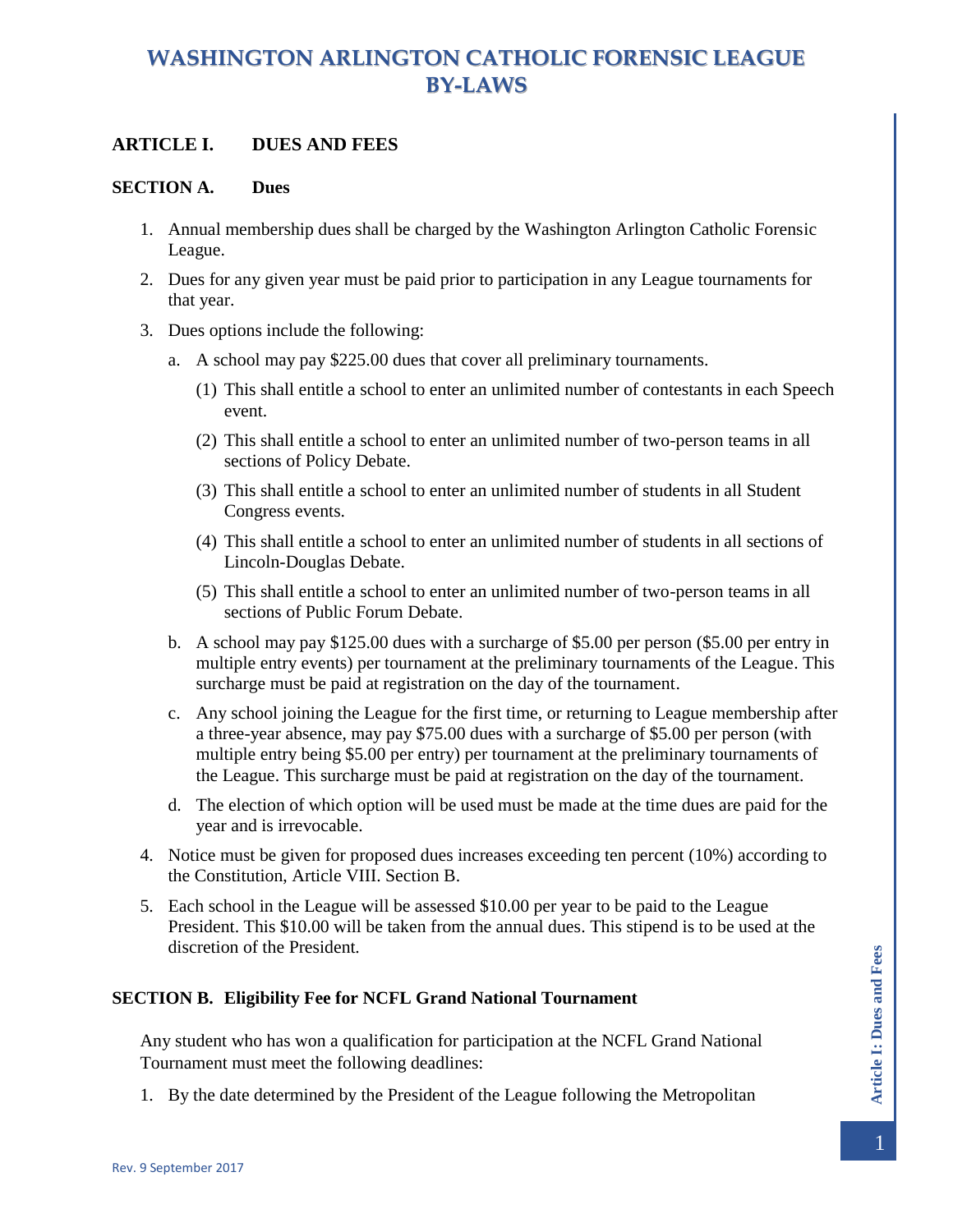Championship Tournament a commitment fee, as set by the President and Treasurer of the League must be received by the President of the League.

- a. This commitment fee will be used by the WACFL to meet the National Tournament registration fees. The remainder will be refunded to the participants or used as deemed necessary by the member schools.
- b. An additional deposit may be mandated by the Executive Committee for transportation to that tournament.
- 2. By the date determined by the President of the League following the Metropolitan Championship Tournament a letter of intention to participate at the Grand National Tournament must be received by the President. This letter must be signed by the student, the coach of the student, a parent of the student, and the principal of the member school.
- 3. If a student qualifies for nationals in an event and subsequently earns a qualification to nationals in a second event, he or she has one week to notify the President about his or her choice of event for competition at Nationals.
- 4. A multiple qualified student is required to pay the commitment fee and send the commitment letter only once for any single Grand National Tournament.
- 5. If a student decides not to participate in the Grand National Tournament after the commitment fee has been paid, the fee will not be refunded. The only exception will be serious illness.
- 6. Deadlines set by the NCFL shall supersede the WACFL deadlines.

#### <span id="page-2-0"></span>**SECTION C. Fees for the Metropolitan Championship Tournament**

- 1. A registration fee will be paid by each contestant to the final tournament. Such fees will be used by the League to hire additional judges in order to provide multiple judge panels.
	- a. The fee shall be \$10.00 per contestant at the Student Congress and Lincoln-Douglas Debate Finals.
	- b. The fee shall be \$20.00 per two-person debate team at Policy Debate and Public Forum Debate Finals.
	- c. The fee shall be \$5.00 per contestant per entry at Speech Finals. Double entered contestants shall pay \$10.00.
- 2. The Vice Presidents of the events may alter the fees at finals.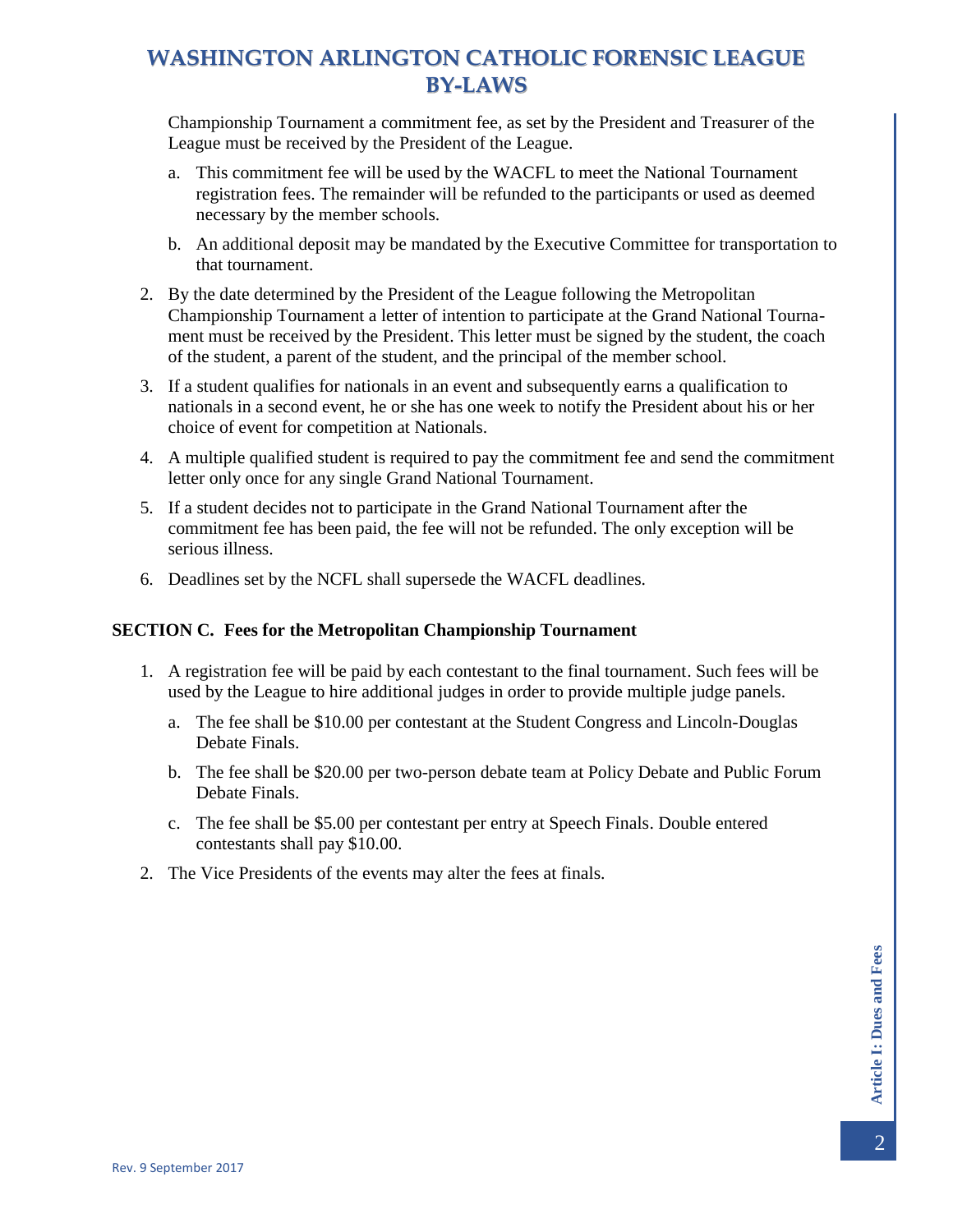### <span id="page-3-0"></span>**ARTICLE II. LEAGUE TOURNAMENTS**

#### <span id="page-3-1"></span>**SECTION A. Preliminary Tournaments**

The WACFL shall sponsor a number of preliminary tournaments during the school year.

#### <span id="page-3-2"></span>**SECTION B. Metropolitan Championship Tournaments**

The WACFL shall sponsor a Metropolitan Championship Tournament in all events, at which time the Diocesan qualifiers to the Grand National Tournament of the NCFL will be determined.

#### <span id="page-3-3"></span>**SECTION C. Calendar of League Events**

The calendar of the League events for the following year shall be prepared by a committee appointed by the President and presented to the coaches at the Spring Meeting.

#### <span id="page-3-4"></span>**SECTION D. League Officer Decisions**

Individual decisions of any officer of the League (President, Vice President for Policy Debate, Vice President for Speech, Vice President for Lincoln-Douglas Debate, Vice President for Student Congress, Vice President for Public Forum Debate, Tournament Director for Policy Debate, Tournament Director for Speech, Tournament Director for Lincoln-Douglas Debate, Tournament Director for Student Congress, Tournament Director for Public Forum Debate) may be appealed immediately by any coach or coach's representative on the day of the tournament. Appeals will be heard immediately by the President, the Secretary-Treasurer, the Vice President of the event, and the Tournament Director of the event. In the event of the absence of an officer, his or her designee will be involved. In the absence of an officer and his or her designee, the three highest-ranking officers at the tournament will be involved in the decision. Both the person making the appeal and the League officer whose decision is in dispute will present their cases at the same time, and each will have at least five minutes to present his or her case and for crossexamination. The officer whose decision is being contested may not vote on the issue. A twothirds (⅔) vote of the remaining League officers named above will decide the issue.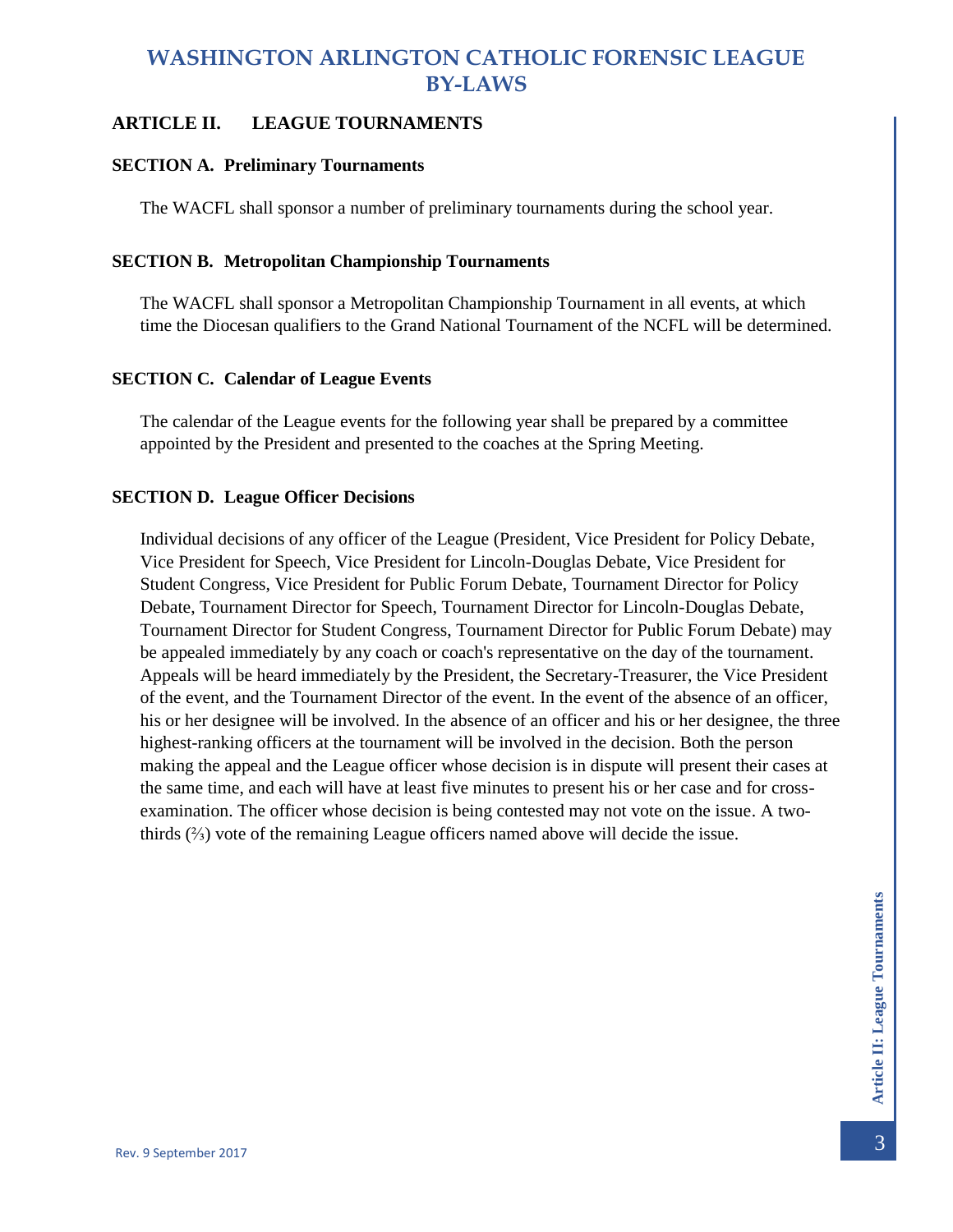### <span id="page-4-0"></span>**ARTICLE III. PRELIMINARY TOURNAMENTS**

#### <span id="page-4-1"></span>**SECTION A. General Rules**

- 1. The League shall sponsor preliminary tournaments each year in Policy Debate, Speech, Student Congress, Lincoln-Douglas Debate, and Public Forum Debate.
	- a. Policy Debate shall consist of three sections: Varsity, Junior Varsity, and Novice Classic.
	- b. Speech shall consist of seven events: Declamation, Dramatic Performance, Extemporaneous Speaking, Oral Interpretation, Original Oratory, Duo Interpretation, and Impromptu Speaking.
	- c. Student Congress shall provide experience for student legislators, novice student legislators, and Presiding Officers.
	- d. Lincoln-Douglas Debate shall provide competition in values debate and consist of three sections: Varsity, Junior Varsity, and Novice.
	- e. Public Forum Debate shall provide competition in a clash of ideas in a persuasive manner that can be understood by a "lay" judge. Competition shall be offered in Varsity, Junior Varsity, and Novice sections.
- 2. In a given tournament double entry will be permitted only within Speech categories. NO student may double enter in the same Speech category at a preliminary Speech tournament.
- 3. In the event that a judge fails to show up for a round of competition after competition has begun, the school represented by the judge shall be fined thirty (\$30.00) dollars for each round missed. In the event that a school drops a judge from a school's registration after the "Entry Drop Deadline" established by the Vice President for each event, the school making the drop shall be fined fifty (\$50.00) dollars for each judge dropped. Furthermore, that school will not be allowed to compete in subsequent tournaments until the fine is paid. In the event that a school provides judges that are determined by the Vice President to not be qualified to judge their assigned events, the school will not be allowed to compete in that event at the next WACFL tournament and will incur fines for each missed round. Appeals must be presented to the President of the League within forty-eight (48) hours of the completion of the tournament.
- 4. Housekeeping at the WACFL tournaments.
	- a. The responsibility for clean-up and proper order of each tournament room rests with the school of the judge in the final round of the day.
	- b. If this responsibility is not upheld, the school of the judge involved will be ineligible to participate in the next WACFL tournament.
	- c. This instruction shall be included with each tournament invitation.
	- d. In Policy Debate, the Tab Room will designate one of the teams in each room during Round I of the tournament to be responsible for the housekeeping of that room. This team must ensure that the room is returned to its pre-debate condition at the end of the last round of the tournament. If a room is not returned to its pre-debate condition at the end of the tournament, the team responsible for that room will forfeit any qualifications to the Metropolitan Championship or National Tournaments, and the team will be disqualified from the next WACFL tournament.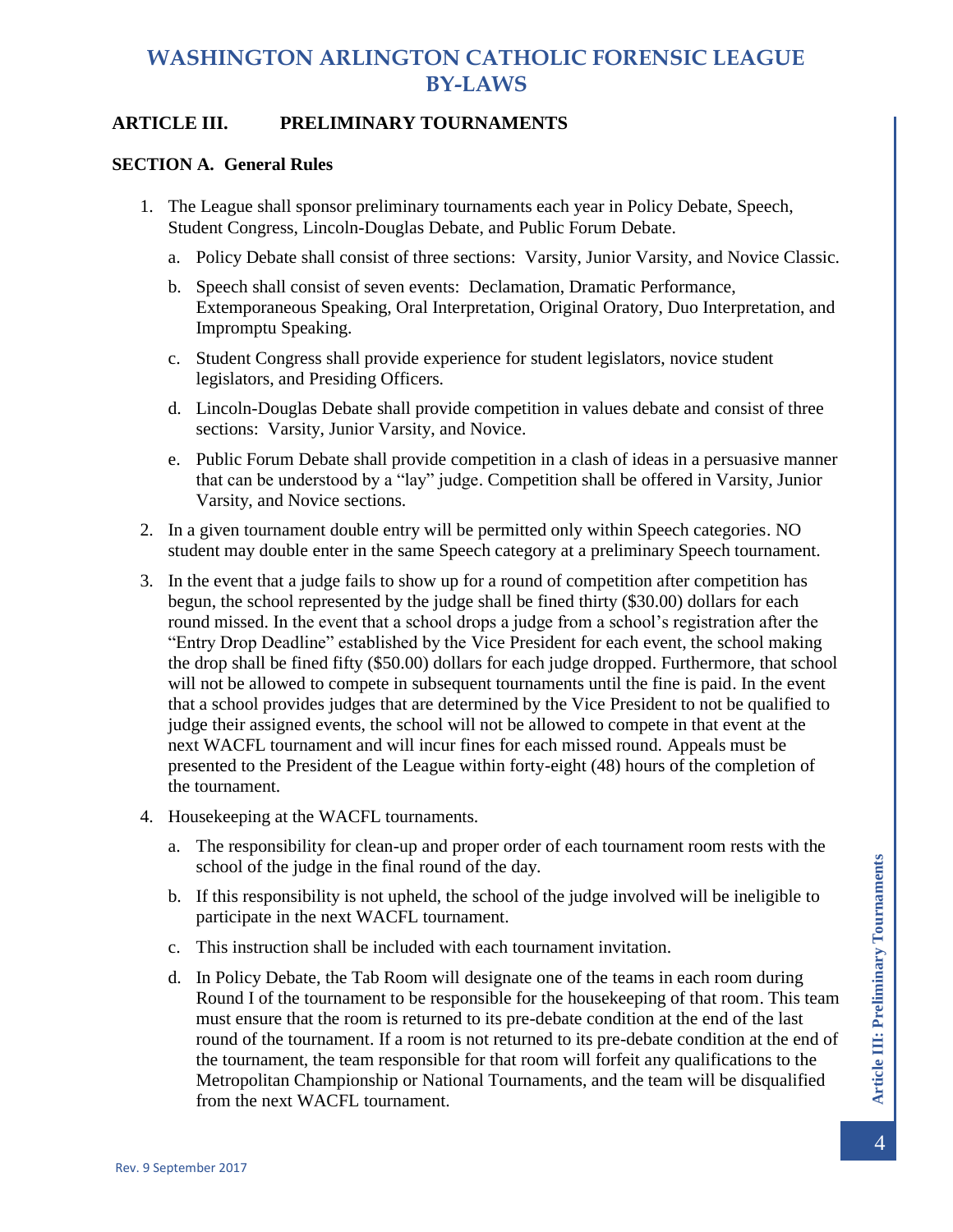- e. As deemed necessary by the WACFL Treasurer and President, in order to pay for custodial fees at any WACFL Tournament in which four, or more, of the event areas (Policy Debate, Speech, Lincoln Douglas Debate, Public Forum Debate, Student Congress) are being held on the same day at the same facility, a surcharge of up to \$5 per student per entry may be required to participate in that tournament. Notice of this surcharge must be provided by the WACFL President to the WACFL Coaches at least three weeks prior to the tournament. Entries that do not pay the surcharge will not be allowed to participate in the tournament that day. However, this fee shall not apply to entries of the host school, in consideration for the expenses of hosting the event.
- 5. The use of computers, electronic storage and retrieval devices, etc. is allowed in rounds/sessions of Student Congress, Policy Debate, Public Forum Debate, and Lincoln-Douglas Debate, and in the Extemporaneous Speaking Preparation Room. They are not allowed in any other event. Connectivity to any person, machine, device, or server outside the competition room or persons other than the competitors in the round is not allowed. This includes prohibition of the use of wired or wireless local, or wide, area networks; or connectivity to the internet via cell phones; personal digital assistants; Android, Chrome, iOS, Palm, Windows, or Kindle type devices; etc. The establishment of such a connection will constitute a violation of this rule. Competitors violating this rule will be disqualified from competition at the tournament that day.

All evidence and cases presented in a round must be available to the opponents and judges as requested.

- 6. Video and/or audio recording of any round of competition, or portion thereof, is prohibited. Violators of this rule will be disqualified from the competition and/or dismissed from the tournament and asked to leave the tournament's facilities. If this disqualification or dismissal results in a judge missing a round, allowable fines will be incurred.
- 7. No visual or audio-visual aids are permitted in any event.

#### <span id="page-5-0"></span>**SECTION B. Eligibility**

- 1. Schools are eligible to participate in any League tournament once they have paid their annual dues.
- 2. Each school must enter as a separate member. Two schools may enter as one only at the discretion of the Executive Committee.
- 3. To be eligible, a school must be willing to provide room for a tournament when requested.
- 4. Duly appointed school representatives must be present at all times when students are entered in a tournament. Every school must be accompanied by a designated representative. Such representatives may be designated at any of the League meetings or prior to a tournament only in the event that a change in school staffing necessitates the introduction of a new coach in order for a school to compete, or when a new school joins the League during the competitive year.
	- a. All representatives of schools participating in the WACFL must have on file with the WACFL President a letter from a school official (Principal or Director of Student Activities) recognizing their position in order to be considered listed representatives.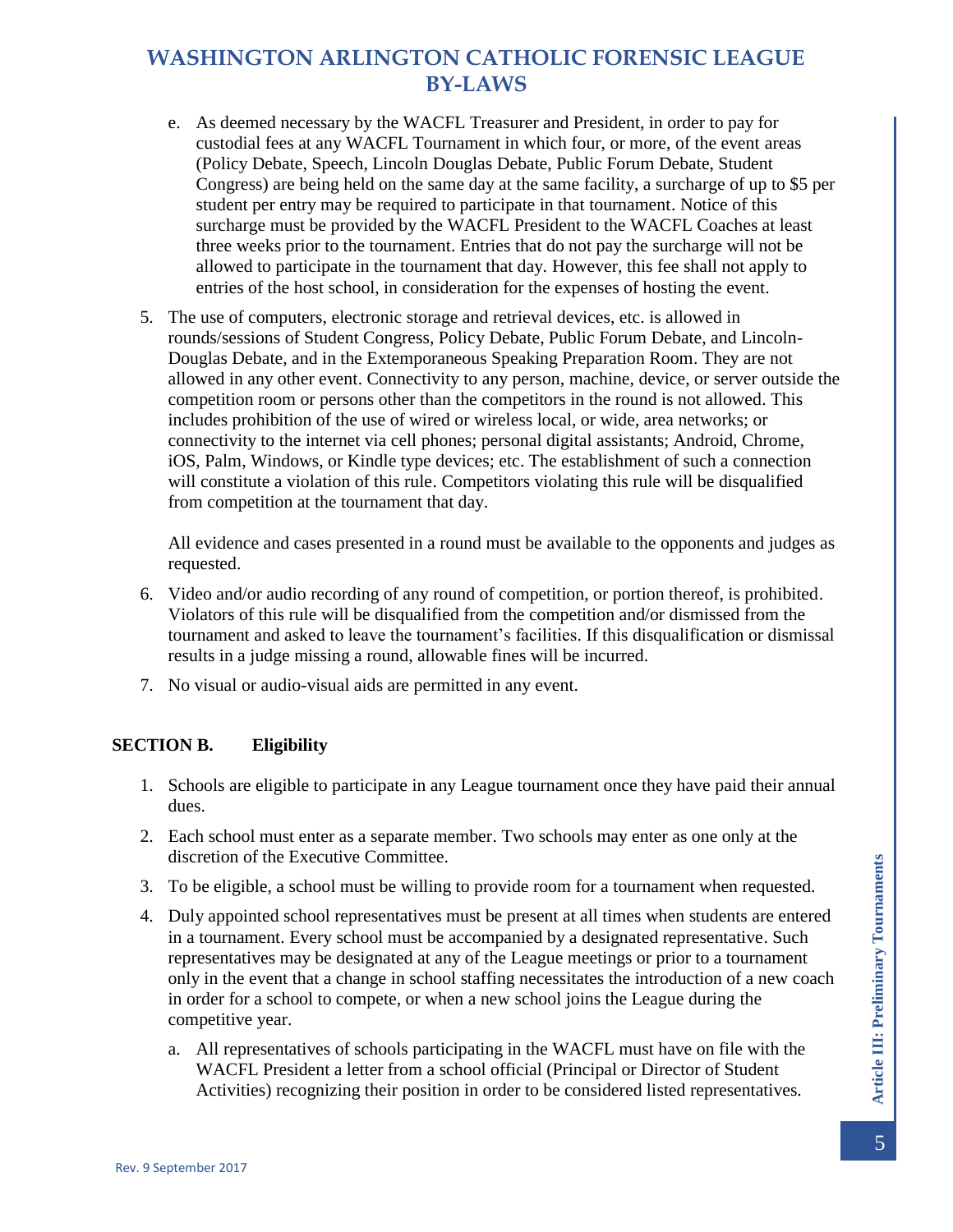- b. This requirement may be waived by the President only in the event of illness or personal emergency of ALL of that school's listed representatives.
- 5. Students in grades 7, 8 and 9 who are enrolled in non-member feeder schools (junior high schools, or the like) may participate under the sponsorship of a member school. Such students shall enjoy all the privileges and incur all of the obligations of contestants from the sponsoring member school. All other contestants of a given member school must be *bona fide* students of that institution.
- 6. Any contestant registering for a tournament and failing to compete in that tournament may be ruled ineligible for the following tournament in that event unless notice is given to the respective Vice President or his or her designated representative by the deadline specified for that tournament. The Vice President may decline to impose the above sanction if, in his or her judgement, there was sufficient cause for the failure of notification.
- 7. Only contestants in grades 9, 10, 11, and 12 are eligible to represent the WACFL to the NCFL.

#### <span id="page-6-0"></span>**SECTION C. Policy Debate Rules and Procedures**

- 1. The resolution for all sections of WACFL Policy Debate shall be the resolution selected by the National Federation of High Schools (NFHS).
- 2. Policy debate sections shall conform to the following guidelines:
	- a. WACFL Policy debate shall consist of a varsity section, a junior varsity section, and a novice section. The novice section of Policy shall follow the classic debate approach. The novice section shall be offered for the first three preliminary tournaments and may be offered at the remaining two tournaments, at the discretion of the Vice President of Policy Debate, if indicated and feasible based upon the number of novice entries.
	- b. Classic debate will be interpreted to mean a moderate speaking rate with disciplined argumentation to fit the eight-minute constructive, three-minute cross-examination, and five-minute rebuttal time frame. Rapid-speech delivery with massive spreads will be disallowed. Classic debate will emphasize persuasive speaking, analysis, logical reasoning, and credible evidence. Effective oral delivery will receive due emphasis. Cross-examination will be closed rather than open and will have bearing in the judge's scoring.
	- c. Sections of WACFL Policy debate can be combined for the purposes of running the tournament, if the Vice President of Policy Debate determines that the numbers registered in the sections justify this.
- 3. Round Tardiness
	- a. A Policy debate team will be given a forfeit if either one or both members of the twoperson team is ten minutes late for a round. A forfeit is imposed only by the Tab Room. Under no circumstances may a judge impose a forfeit on his or her own initiative. If a team or speaker has missed the ten-minute deadline the judge shall send one of the speakers present to the Tab Room for instructions. The Tab Room determines if a forfeit is imposed.
	- b. A forfeit will be imposed if both of the following apply: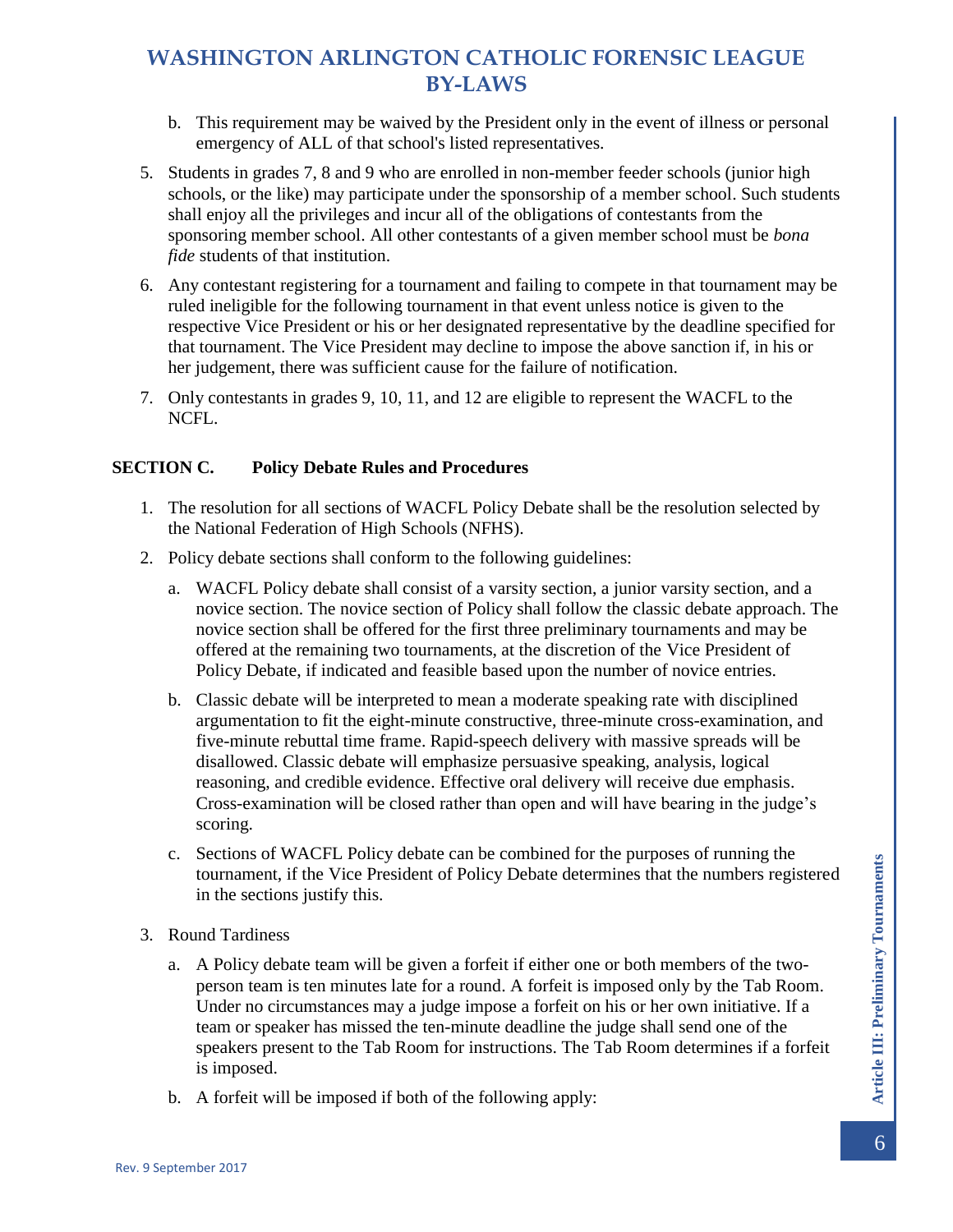- (1) The ten-minute deadline has passed according to the current time standard in effect as verified by the Tab Room.
- (2) There are no extenuating circumstances applicable, such as delay in publication of schematics or the like.
- 4. One copy of the ballot for debate must be returned at the conclusion of each round. Failure to return a ballot within ten minutes of the conclusion of the round will disqualify the judge from the remainder of the tournament (if the judging pool permits) and from all future tournaments. The school the judge represents shall be fined \$20.00 for each round the ballot is missing, and an additional \$20.00 for each round from which the judge was disqualified at the tournament, unless the school the judge represents provides a qualified replacement judge. All judges must turn in the remaining copies of all ballots by the deadline for the final round of the day.
- 5. A qualified judge must accompany each entry of four debaters or fraction thereof. The number of entries shall be determined by the total entered in all sections of debate from each school. Debaters who are not accompanied by a judge shall not be allowed to participate.
- 6. Policy Debate eligibility is as follows (by grade level):
	- a. Varsity section shall be open to all grade levels.
	- b. Junior Varsity Sections are open to all grade levels if both team members are in their first or second year of Policy debate. Students on the winning team of a prior Junior Varsity Metropolitan Championship Tournament round are no longer eligible to compete in the Junior Varsity section.
	- c. The Novice section is open to all grade levels if both team members are in their first year of debate competition in the  $7<sup>th</sup>$ -12<sup>th</sup> grade (Policy, Public Forum, Lincoln-Douglas, or Student Congress). Students who have placed in the top two teams in any Policy Debate section at a preliminary tournament will be permanently ineligible to compete in the Novice section. Any student who has ever qualified to the WACFL Metropolitan Championship Tournament in any section of Policy debate is ineligible to compete in the Novice section.
	- d. Qualifications in a section of debate are lost if a team qualifies in a higher section of debate.
	- e. If a student has qualified in a section of debate, that student may not debate in a lower section.
- 7. There shall be four constructive speeches no longer than eight minutes beginning with a member of the affirmative team and alternating thereafter.
- 8. Immediately following each constructive speech, a member of the opposing team may cross examine the first speaker; the other team member shall give the second cross examination. The maximum time for cross examination is three minutes per speaker.
- 9. Each debater shall then present a rebuttal of five minutes maximum length beginning with a member of the negative team and alternating thereafter.
- 10. Each team shall have eight minutes of preparation time in all debate sections. This preparation time shall be changed to five minutes in the Varsity and Championship sections after the third tournament. Against this preparation time shall be charged: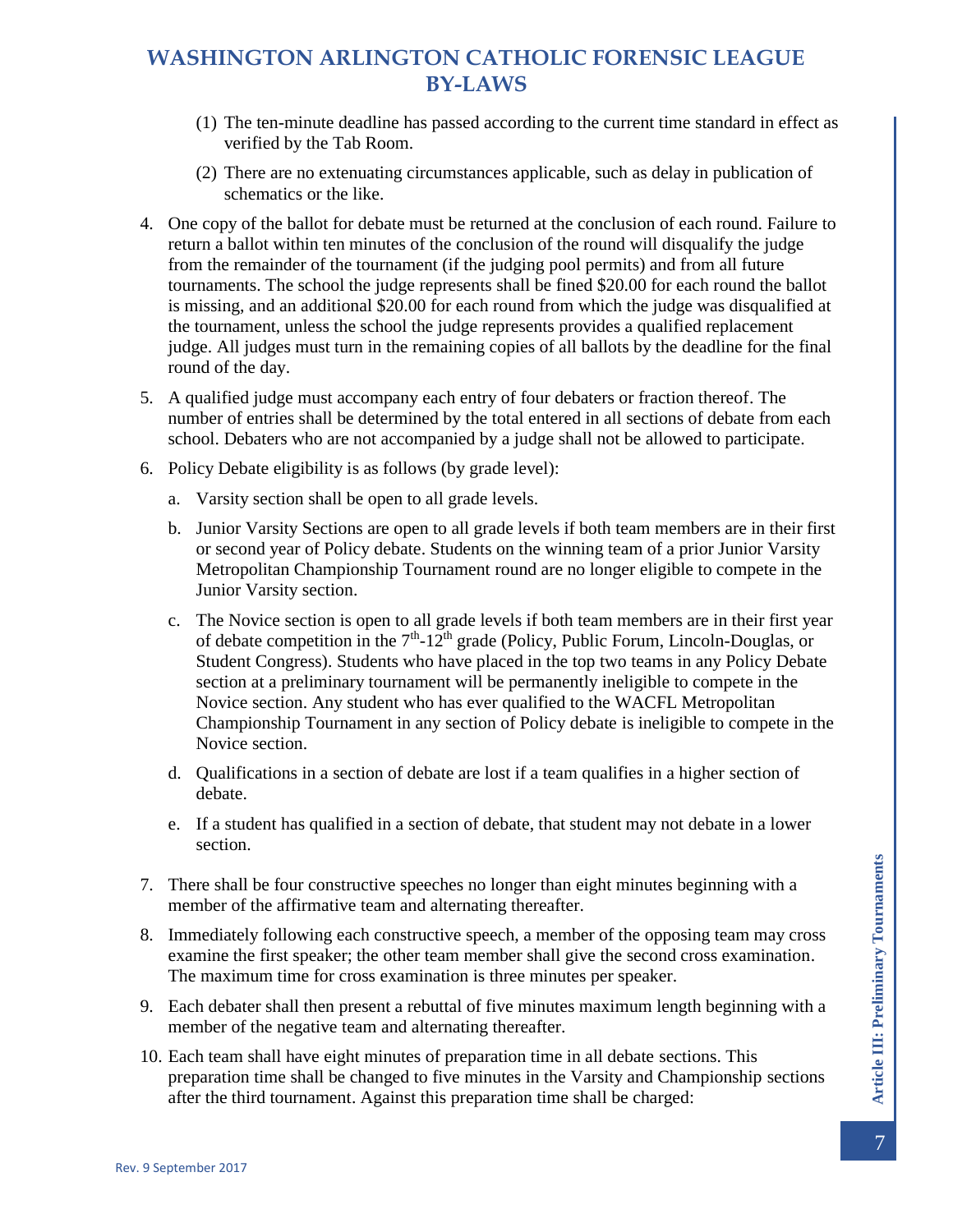- a. Time between the end of the last speech or cross examination conducted by a team member.
- b. Any overtime in any speech, but not cross examination, made by a member of that team.
- c. Any question asked in overtime in cross examination conducted by a member of that team.
- d. Any "set-up" time used to prepare for an actual debate which exceeds the forfeit deadline. In the event both teams are not ready to proceed at that point, preparation time will be charged against the last team to notify the judge that it is ready to proceed. In particular, this would apply to a team that is late.
- 11. A debate decision and speaker points will be handled as separate decisions. The win/loss of a round will be determined by the judge and reflected in his or her comments. The points for each speaker will be based on the ability of the speaker to convince the judge through analysis and speaking ability of his or her position.
	- a. The speaker points should be weighted in favor of the speaking style and delivery; whereas, the decision on win/loss should be weighted in favor of analysis and argumentation.
	- b. The losing team may have higher speaker points than the winning team.
	- c. The speaker points shall be used to determine first, second and third speaker positions at the tournaments.
	- d. The speaker points shall be used to break a win/loss tie for pairing and final positions at a tournament.
	- e. If a tie exists after determining record and speaker points, the tie will be broken on the basis of speaker ranks.
- 12. Schools intending to enter a tournament must submit their entry list to the Vice President for Policy Debate or his or her designated representative prior to the deadline set by the Vice President. He or she may grant an exemption from this deadline but is not required to do so. If an exemption is granted, the school must pay an additional registration fee of \$5 per student per entry made after the deadline for Preliminary Tournaments, and an additional fee of \$25 per student per entry for Metropolitan Championship Tournaments. Schools failing to provide the information specified by the Vice President prior to the deadline may not participate in the tournament.
- 13. All sections of Policy Debate competition shall be two-person with alternating sides throughout the tournament, insofar as power-pairing permits.
- 14. All debate teams shall debate at least three rounds during a tournament.
- 15. At all preliminary tournaments Policy Debate registration will take place between 8:00 a.m. and 8:30 a.m. Teams not registered as present with their judge(s), must not be included in Round I. If a team so eliminated from Round I chooses, it may participate in the remaining rounds and shall be assigned a loss, with zero speaker points and seven ranks for Round I.
- 16. Power-pairing in the debate division will be as follows:
	- a. Rounds I and II in all sections shall be paired at random.
	- b. In Round II: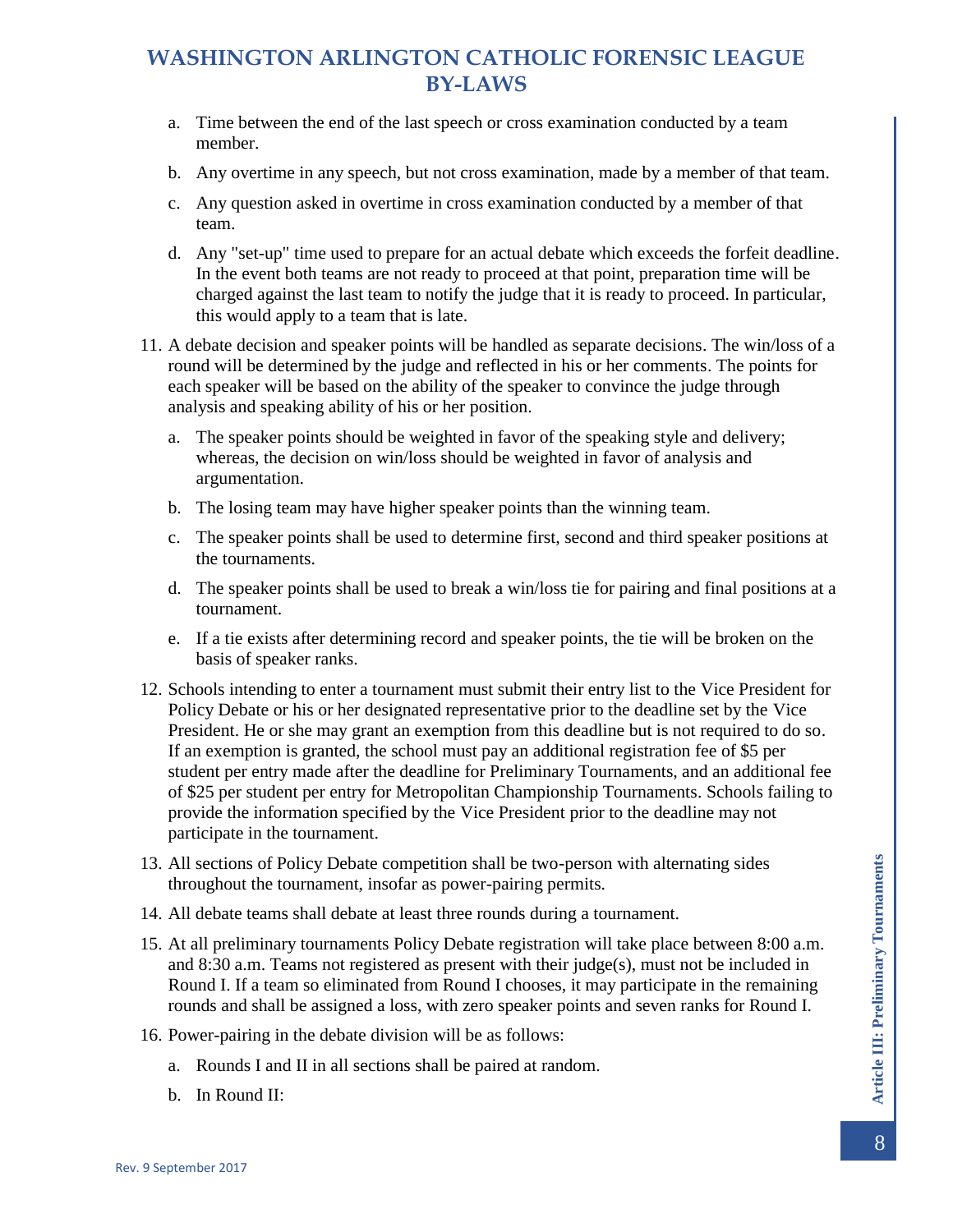- (1) Side constraints will be observed.
- (2) No team will meet another team from the same school.
- (3) No team may meet a team it previously met.
- c. Round III shall be power-paired based on Rounds I and II:
	- (1) No team will be paired against a team it previously met.
	- (2) No team will be paired against a team from the same school.
	- (3) Side constraints do not apply in this round.
	- (4) Power-pairing in this round is mandatory for the Varsity section with the exception of teams from the same school and teams that have previously met.
	- (5) The Junior Varsity and Novice sections shall be power-paired in a similar manner, if time permits.
- d. Round IV in Varsity shall be power-bracketed based on Rounds I and II:
	- (1) Side constraints will be observed in this round.
	- (2) Debate teams should not be permitted to meet twice at any WACFL tournament where eight or more teams are registered in that section, except in the elimination rounds of the Metropolitan Championship Tournament.
- e. Round IV in the Junior Varsity and Novice sections shall be power-paired, if time permits. Power-pairing in this section shall be same as for Round II; if possible, side constraints shall be observed, no school shall meet itself, and no teams will meet for a second time.
- 17. Final standings in all sections shall be based on the following criteria in the order listed, as totaled for the entire tournament:
	- a. Win/Loss Record.
	- b. Total speaker points for both speakers.
	- c. Total ranks for both speakers.
- 18. Utilization of debate evidence shall be based upon the following criteria:
	- a. During his or her speech a debater must read at least a partial citation for each piece of evidence. This partial citation must include the date and either the author or title of the publication.
	- b. If a piece of evidence is challenged, a debater must read a full citation during the next available speech. If a full citation cannot be presented, that piece of evidence must be eliminated from the round, and the judge must disregard it in arriving at a decision.
	- c. If an opponent can document an alleged falsification, the team who used the evidence has one week in which to provide the original publication or acceptable documentation. An opponent can satisfy this requirement by presenting documentation from: *Books in Print; Readers' Guide to Periodical Literature,* or an appropriate periodical index; the *CIS Guide to Congressional Hearings;* a note from a reference librarian at either the Library of Congress, a government agency, or a major college library indicating that a valid attempt has been made to locate a publication or appropriate evidence acceptable to the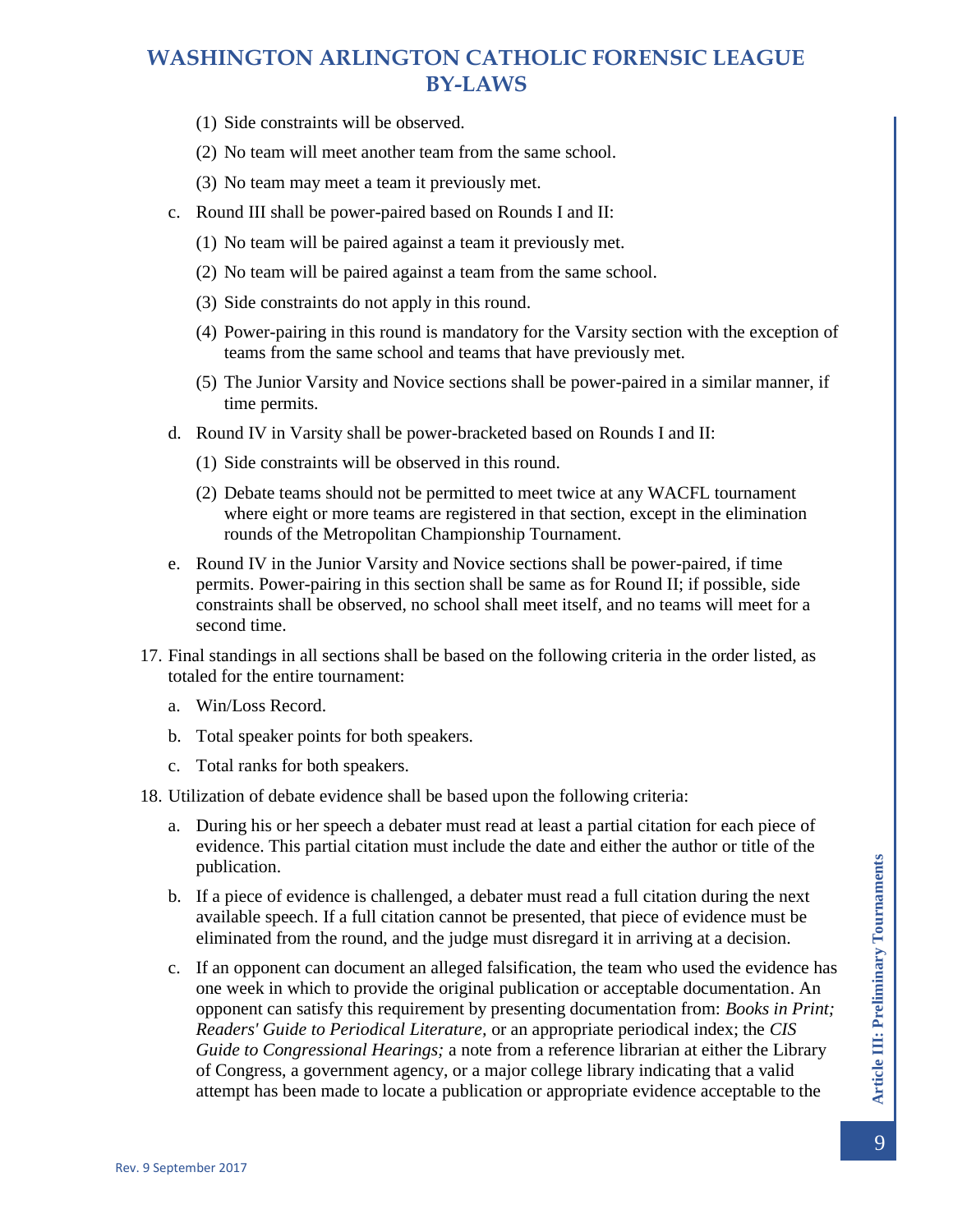Vice President for Policy Debate.

- d. Failure to produce the original publication or other acceptable documentation will result in a retroactive forfeit of all awards and qualification for the WACFL Metropolitan Championship Tournament and the NCFL Grand National Tournament. A second violation will bar that debater from participating in the WACFL Metropolitan Championship Tournament and NCFL Grand National Tournament.
- e. Junior Varsity and Novice Debate section affirmative cases shall be limited to one of six affirmative case areas. The affirmative case areas will be selected by majority preference vote at the Fall Meeting of the WACFL Executive Committee. The affirmative plans presented by the participating teams must deal directly with the case areas as selected by the Executive Committee, however, students will not be required to use any particular pre-set wording and are free to write the plan however they desire.
- 19. The Junior Varsity and Novice sections can be combined for purposes of running the tournament, if the Vice President of Policy Debate determines that the numbers registered in either section justify it. In the event the sections are combined, awards will be given in each section as if they were separate tournaments.
- 20. In order to be eligible to judge the Novice section, a judge must have at least one year of experience in judging Policy debate. The Vice President of Policy Debate can waive this requirement on an individual basis.
- 21. In the event that a school drops an entry from a school's registration after the "Entry Drop Deadline" established by the Vice President for Policy Debate, the school making the drop shall be fined ten (\$10.00) dollars for each entry dropped, and twenty-five (\$25.00) dollars in the case of a drop from the Metropolitan Finals Championship Tournament. In the event that a drop was not reported at registration and is discovered, the school shall be fined an additional ten (\$10.00) dollars for each entry dropped, and twenty-five (\$25.00) dollars in the case of an unreported drop from the Metropolitan Championship Finals Tournament. The school will not be allowed to compete in subsequent tournaments until the fine is paid. Appeals must be presented to the President of the WACFL within forty-eight (48) hours of the completion of the tournament.

### <span id="page-10-0"></span>**SECTION D. Speech Procedures**

- 1. There shall be four rounds of Speech at all Saturday tournaments and a minimum of three rounds at all after school tournaments.
- 2. Round Tardiness
	- a. It is the responsibility of the student to report to the correct room for competition in a prompt manner. Students who are double entered should notify the judges of both rooms prior to the start of the round by writing the code number, title of piece, and the words "will return" on the blackboard.
	- b. Any student who fails to report to his or her assigned room by the time established by the Tab Room as the end of the round will forfeit the round. A forfeit is to be imposed by the Tab Room only. Under no circumstances may a judge impose a forfeit on his or her own discretion. If a judge believes that a speaker has forfeited, he or she should report to the Tab Room at the end of the round for instructions. The Tab Room will impose the forfeit if both of the following apply: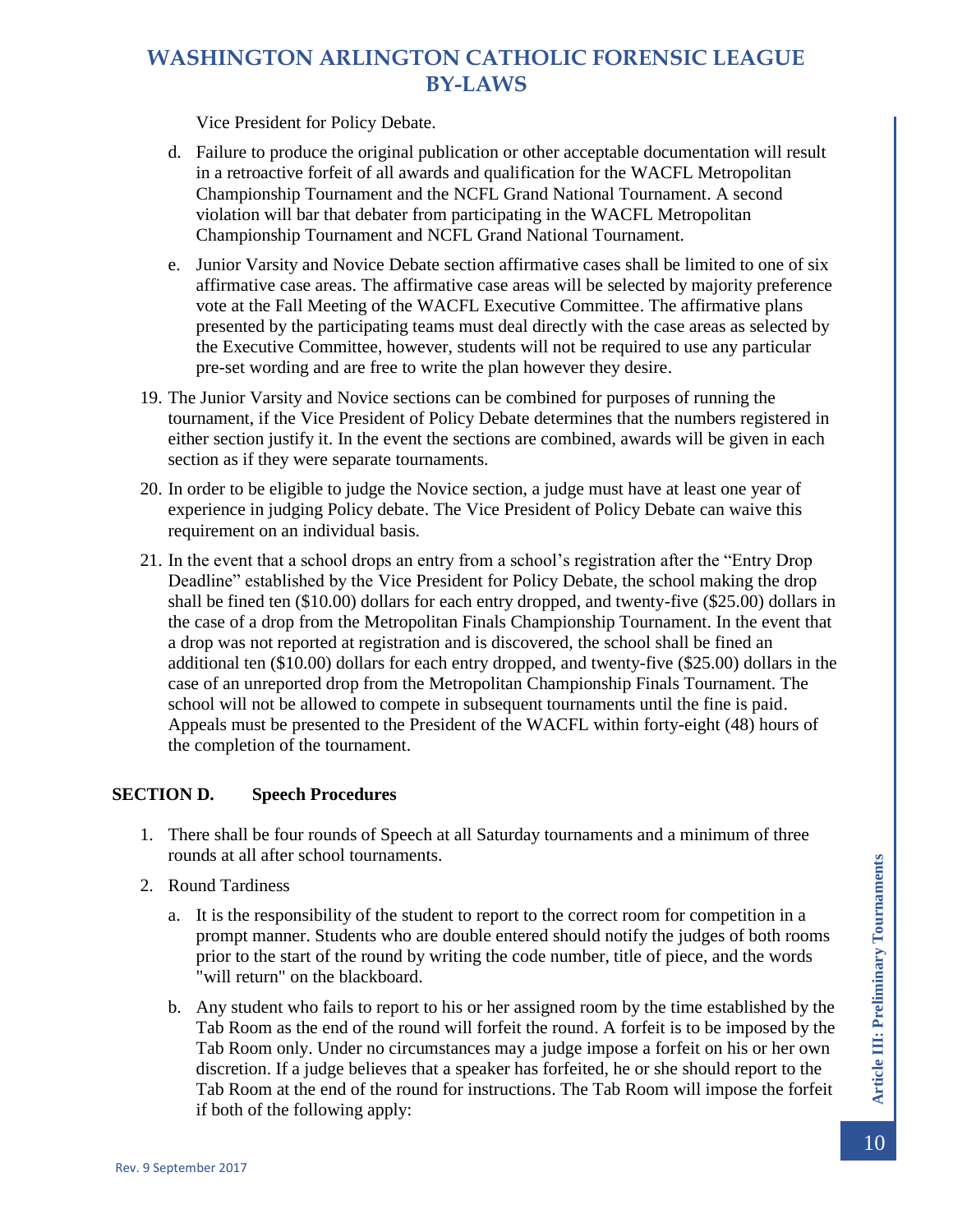- (1) The time for the end of the round has passed. The end of the round will be computed as the start time of the round plus ten minutes per contestant assigned to the round according to the current time standard in effect as verified by the Tab Room.
- (2) There are no extenuating circumstances applicable, such as a delay in the publication of schematics, or double-entered contestants arriving late to the second competition after a delay in the first.
- c. If a student reports to the wrong room for competition, his or her performance in that room will not be counted. The student will instead receive a forfeit for the round and will not be eligible for an award or a qualification to the Metropolitan Championship Tournament.
- d. A judge may readjust the assigned speaking order of a round to accommodate double entries and guarantee the timely flow of the tournament.
- 3. A qualified judge must accompany each entry of five speakers or fraction thereof. The numbers of such entries shall be determined by the total entered in all sections of all events.

Speakers who are not accompanied by a judge shall not be allowed to participate.

- 4. Speech Eligibility
	- a. Declamation is open to contestants in grades 7 through 10.
	- b. All other events are open to all contestants in grades 7 through 12.
- 5. Registration shall be from 8:00 a.m. to 8:30 a.m. when the tournament is scheduled for Saturday. Registration times for afternoon tournaments will be specified by the Vice President for Speech.
	- a. Any contestant or judge not present at the designated registration time shall not be included in Round I.
	- b. A contestant missing Round I may participate in Rounds II, III and IV. However, he or she shall not be eligible for any awards or qualifications at that tournament.
- 6. There shall be no more than seven contestants in a room.
- 7. Pairings shall be random in all rounds.
- 8. No rank lower than five in a section of an event will be recorded.
- 9. Ranking of the contestants at the conclusion of the tournament shall be based on the lowest total ranks. Ties in ranks shall be broken by highest points.
- 10. All contests shall be conducted simultaneously as far as possible.
- 11. Judges shall be given instructions prior to Round I.
	- a. Judges shall fill out a critique sheet for each contestant.
	- b. Judges' comments shall not be discussed in either oral or written manner with the contestants prior to the conclusion of the tournament and the presentation of awards.
- 12. Judges shall observe the instructions on the ballots provided by the League.
- 13. Schools intending to enter a tournament must submit their entry list to the Vice President for Speech or his or her designated representative prior to the deadline set by the Vice President. He or she may grant an exemption from this deadline but is not required to do so. If an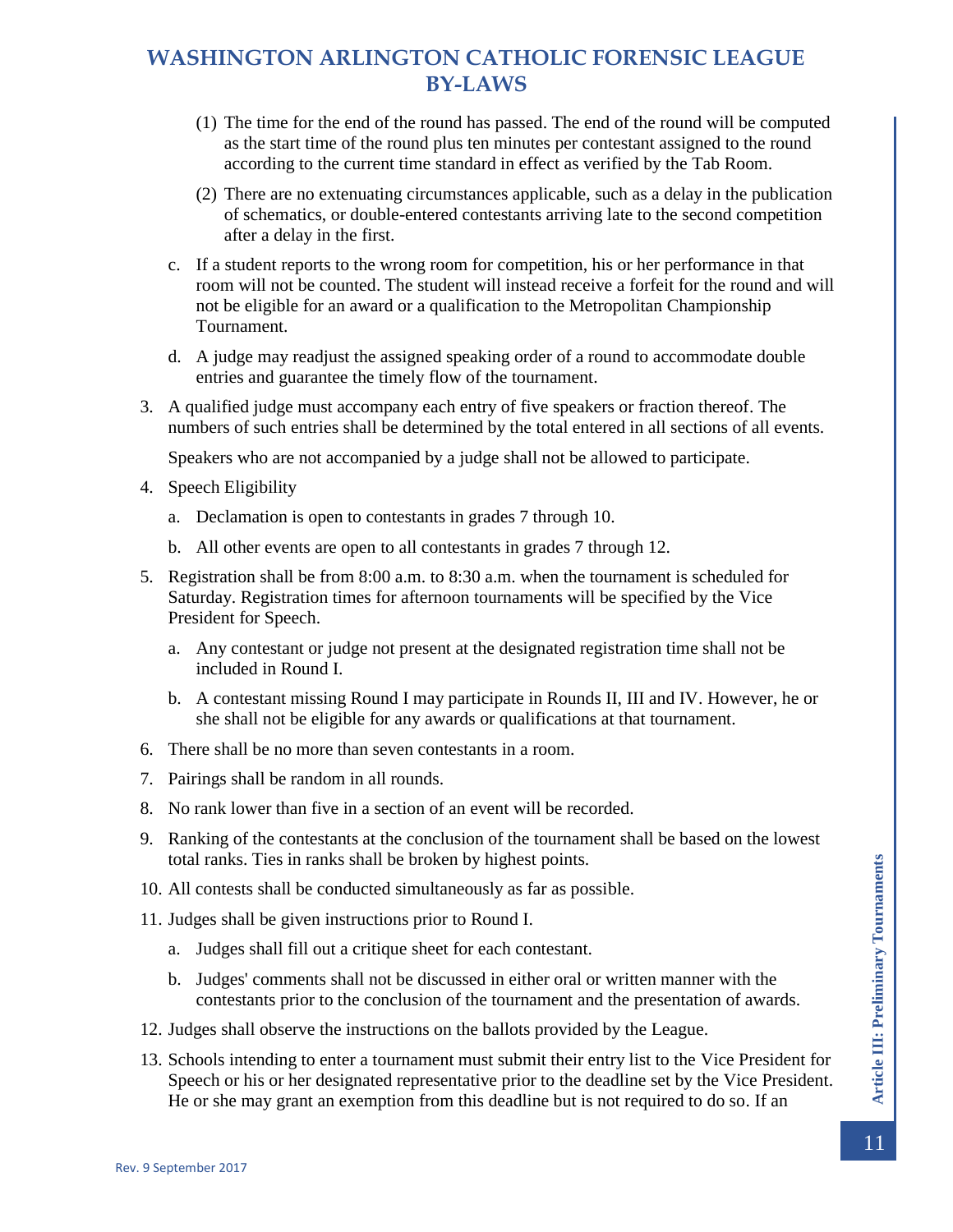exemption is granted, the school must pay an additional registration fee of \$5 per student per entry made after the deadline for Preliminary Tournaments, and an additional fee of \$25 per student per entry for Metropolitan Championship Tournaments. Schools failing to provide the information specified by the Vice President prior to deadline may not participate in the tournament.

- 14. In the event that a school drops an entry from a school's registration after the "Entry Drop Deadline" established by the Vice President for Speech, the school making the drop shall be fined ten (\$10.00) dollars for each entry dropped, and twenty-five (\$25.00) dollars in the case of a drop from the Metropolitan Finals Championship Tournament. In the event that a drop was not reported at registration and is discovered, the school shall be fined an additional ten (\$10.00) dollars for each entry dropped, and twenty-five (\$25.00) dollars in the case of an unreported drop from the Metropolitan Championship Finals Tournament. The school will not be allowed to compete in subsequent tournaments until the fine is paid. Appeals must be presented to the President of the WACFL within forty-eight (48) hours of the completion of the tournament.
- 15. A selection shall not be used by a contestant in more than one event area in any competitive tournament.

### <span id="page-12-0"></span>**SECTION E. Speech Event Rules**

- 1. Declamation
	- a. A selection used in Oratorical Declamation must have been originally delivered in the form a speech by its author, a person other than the present speaker. The speaker should have an introduction which is at most one minute and names the work, author, and describes the circumstances under which the speech was originally presented. The original speaker's words must not be altered for the presentation with the exception that cutting is permitted. Material being performed at the tournament must match the student's original script. Selections may include professional speeches, public orations, eulogies, and sermons. Any non-speaking expressions such as singing or dancing should not be excessive or dominate the performance. Judges ranks may reflect if non-speaking expressions have dominated the performance.
	- b. The selection must be memorized. If the speaker refers to prepared notes of any kind or a script during the presentation, the speaker shall receive a rank lower than last place in the round.
	- c. The speaker should develop the ability to convey the message in a sincere, honest, and realistic style. The mechanics of Speech must be observed faithfully: poise, quality of voice, effectiveness and ease of gesture, emphasis, variety, and enunciation. In addition, the speaker must be able to interpret the meaning of the speech and be able to carry the interpretation over to the minds of the listeners. The speaker must be able to interest the listeners and to hold their attention.
	- d. No particular style should be demanded of the speaker; rather, the contestant should be free to select and to develop a personal style and be judged according to the degree of perfection attained and the effectiveness in influencing the listeners. While the specifics of the speech and any style of delivery which the speaker adopts should be judged in light of the purpose of the speech, artificiality is to be discredited. This event is an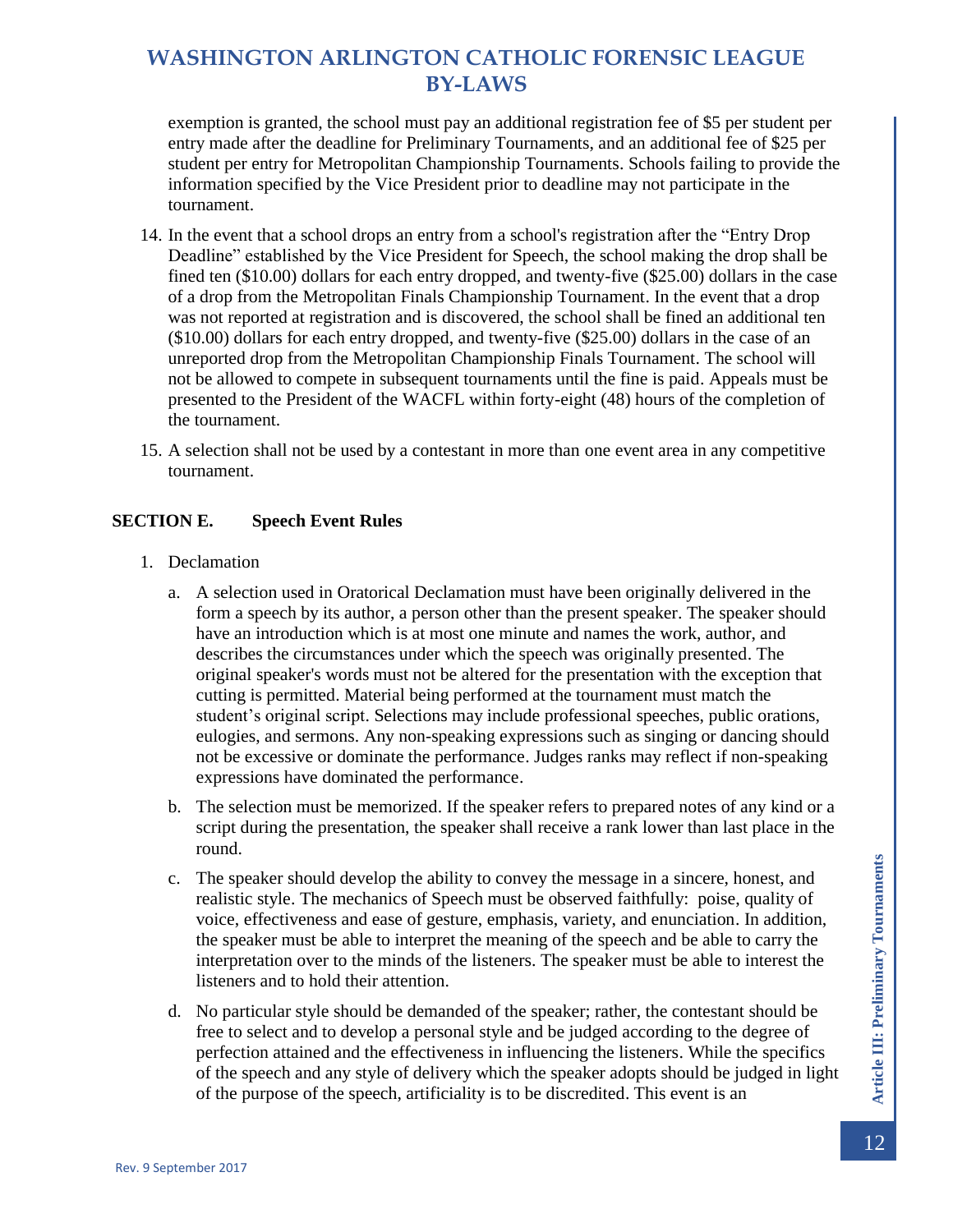interpretation, not an impersonation.

- e. This event is limited to  $7<sup>th</sup>$ ,  $8<sup>th</sup>$ ,  $9<sup>th</sup>$ , and  $10<sup>th</sup>$  grade students.
- f. Time limits: Maximum 10 minutes, including at most a 60 second introduction to the selection. If the speaker goes over a 30-second grace period, that contestant may not be awarded first place. No minimum time.
- g. No properties or costumes of any kind may be used. Using "properties" means manipulating articles of clothing or objects to enhance the performance. Speakers using properties and/or wearing costumes will be disqualified.
- h. WACFL: A student who uses a piece that results in his/her disqualification will not be eligible for an award at the tournament or a qualification to the Metropolitan Championship Tournament. If the forfeit is imposed at the Metropolitan Championship Tournament, the student is not eligible for qualification, or call-up to replace a qualified attendee, to the National Catholic Forensic League Grand National Tournament.
- i. WACFL: A contestant may not repeat a selection which he or she used in a previous year in any competitive tournament.
- 2. Dramatic Performance
	- a. The speaker must offer a memorized dramatic presentation. If the speaker refers to prepared notes of any kind or a script during the presentation, the speaker shall receive a rank lower than last place in the round.
	- b. The presentation must be from a single published play, single published script, or single fictional or non-fictional work, not poetry. It is the affirmative obligation of all NCFL coaches to ensure that all materials presented in interpretation events must be available and readily accessible to all members of the league. At the tournament, coaches should bring an original script with an ISBN, ISSN, or IFFN, or eBook Number and Library Name. If the script does not have an ISBN, ISSN, or IFFN, or eBook Number and Library Name, the coach or supervising adult must be able to show that the script was purchased or obtained commercially; ie. from a literary agent or publisher or bill of sale or that the manuscript is publicly accessible by a simple internet search or by a URL not requiring passwords or access codes and the retrieval date. Lines which are attributed to one character in a published play or script must not be attributed to another character in the performance. The author's words as published in the literature must not be altered for the presentation with the exception that cutting is permitted. Material being performed at the tournament must match the student's original script.
	- c. The presentation may be either serious or humorous and should have some literary merit. Important consideration should be given to the quality of the selection.
	- d. While singing is permitted, it should not be excessive or dominate the performance. Judges' ranks may reflect if singing has dominated the performance.
	- e. Single or multiple character cuttings will be allowed. When doing a multiplecharacterization the performer should create effective interaction between the characters.
	- f. Although this is primarily a display of vocal ability, body language will play a part in the overall performance, and since it is a drama, more vocal and physical suggestion may be required in order to portray characters, conflict, and story. However, no physical action should be performed that will distract the listeners' attention from the drama being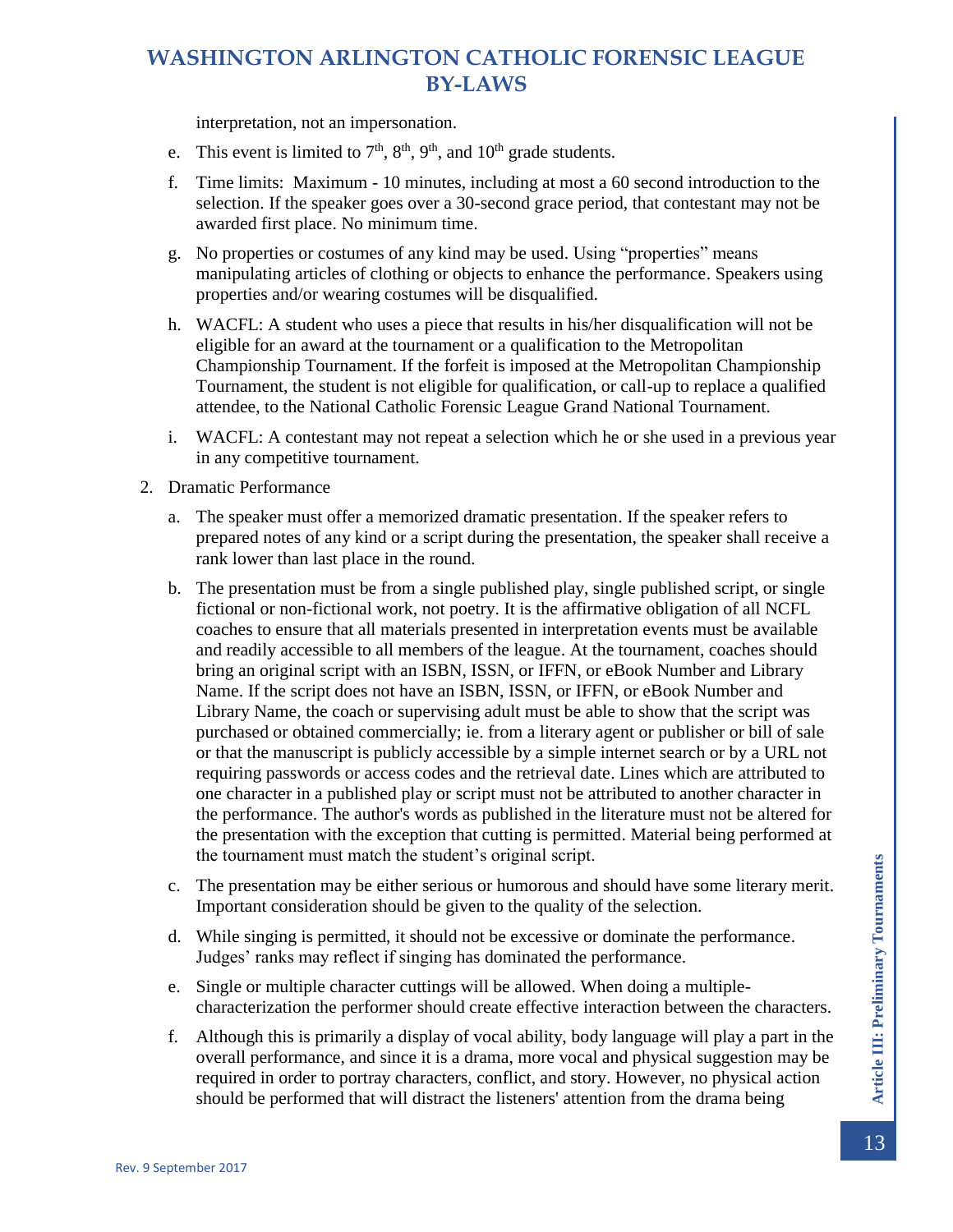presented. The performance should display another world outside the performance setting.

- g. No properties or costumes of any kind may be used. Using "properties" means manipulating articles of clothing or objects to enhance the performance. Speakers using properties and/or wearing costumes will be disqualified.
- h. Time limits: Maximum 10 minutes, including introductory and transitional material other than the author's words. Material thus used should be limited to one minute. If the speaker goes over a 30-second grace period, that contestant may not be awarded first place. No minimum time.
- i. WACFL: A student who uses a piece that results in his/her disqualification will not be eligible for an award at the tournament or a qualification to the Metropolitan Championship Tournament. If the forfeit is imposed at the Metropolitan Championship Tournament, the student is not eligible for qualification, or call-up to replace a qualified attendee, to the National Catholic Forensic League Grand National Tournament.
- j. WACFL: A contestant may not repeat a selection which he or she used in a previous year in any competitive tournament.
- 3. Extemporaneous Speaking
	- a. The speech should be an original synthesis by the contestant of the current fact and opinion on the designated topic as presented by numerous sources. Source materials should be represented with relative accuracy in the speech. The speaker is responsible for the ethical use of source information.
	- b. Selection of the general topic areas and preparation of topics in each area should be made by the Vice President for Speech of the League.
	- c. The contestant should be held accountable for strict adherence to the precise statement of the topic selected and should be penalized for any obvious shifting to a quite different topic.
	- d. Information presented should be well-chosen, pertinent, and sufficient to support the central thought of the topic.
	- e. The speaker is permitted a personal opinion or interpretation of the subject. Speakers must not be penalized for expressing views with which the judge happens to disagree.
	- f. Material should be organized according to some logical plan to produce a complete speech within the time allowed. The speech must be extemporaneous.
	- g. Speakers shall be allowed to bring to the Preparation Room only these printed materials: magazines, newspapers, dictionaries, thesaurus, reference indices, newspaper and/or magazine clippings - files organized under general headings, almanacs and appropriate reference books, books and/or pamphlets. Participants in Extemporaneous Speaking are given the option of using laptop computers when in the Preparation Room. Materials can be on files on their computers or retrieved from an attached flash drive. Internet connectivity and prepared speeches will not be allowed.
	- h. All material brought into the preparation room by speakers will be subject at any time to scrutiny of the Tournament Committee and staff responsible for this event.
	- i. Speakers may share reference materials; however, any collaboration on speech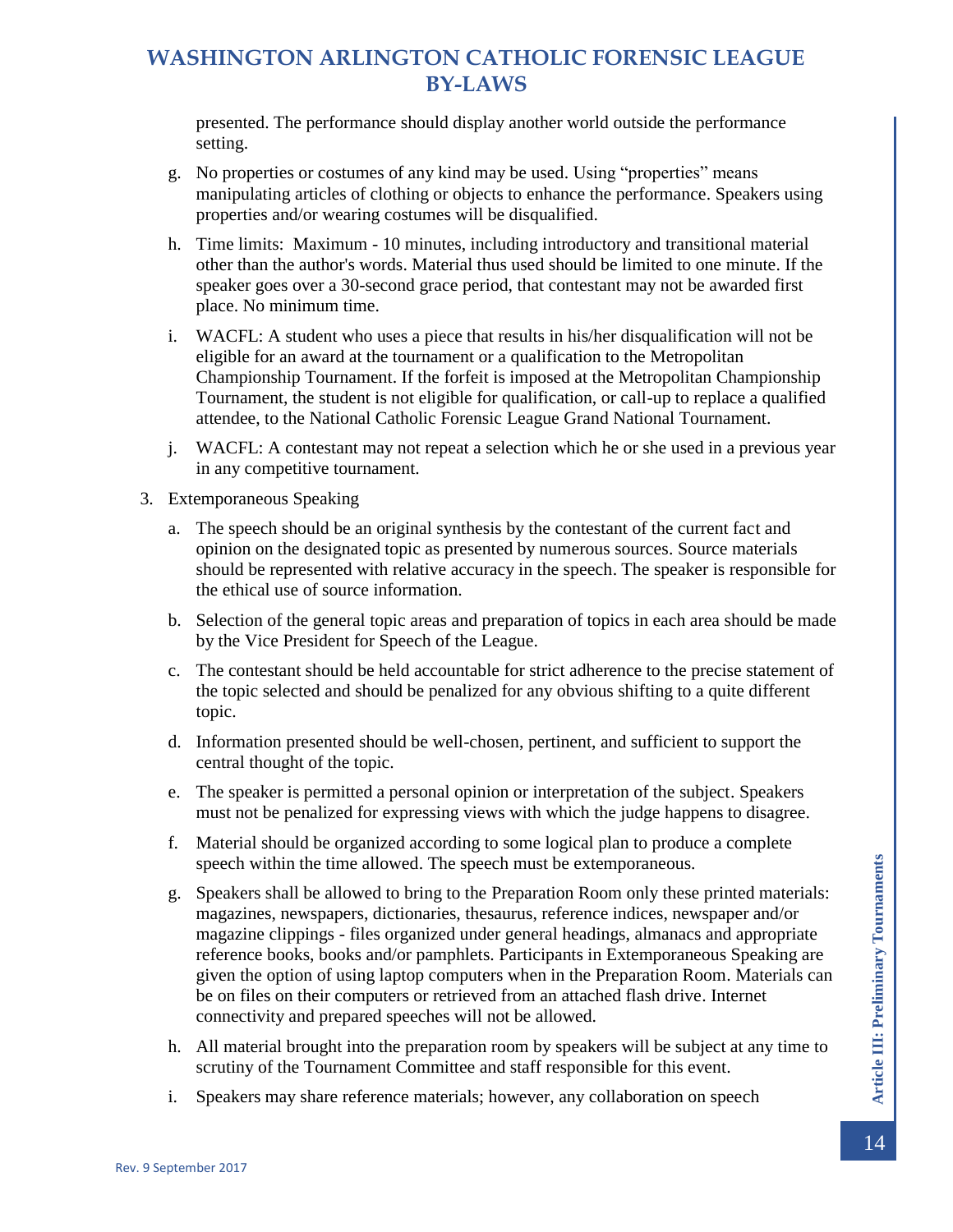preparation is forbidden.

- j. When the speaker's code number is called, s/he draws 3 questions from among those prepared for the specific round. After consideration, the speaker returns 2 of the questions, and the contestant begins to prepare the speech. The speaker must remain in the preparation room until sent to the competition room by the Director of the event.
- k. Speakers will have thirty (30) minutes of preparation time. Upon leaving the preparation room speakers must relinquish all preparation materials except the drawn question. During the preparation for, and during the competition round, students must not access any research materials, oral, written, or electronic, outside of the preparation room.
- l. Time limits: Maximum 7 minutes. If the speaker goes over a 30-second grace period, that contestant must not be awarded first place. No minimum time.
- m. WACFL: Any student who is found in possession of any prohibited materials in the Extemporaneous Speaking Preparation Room will be disqualified from the tournament. The disqualification will be assessed as soon as practicable as deemed by the Tournament Director. The student will not be eligible for an award at the tournament or a qualification to the Metropolitan Championship Tournament. If the disqualification is imposed at the Metropolitan Championship Tournament, the student is not eligible for qualification, or call-up to replace a qualified attendee, to the National Catholic Forensic League Grand National Tournament. If a school team shares materials, the entire team may be disqualified.
- n. WACFL: A contestant is permitted to use one 3"x 5" card at Preliminary Tournaments. There is no limit to the number of words on the card. The use of a 3" x 5" card is not allowed at the Metropolitan Championship Tournament. Any contestant using prompting or notes, other than the permitted 3"x 5" card at Preliminary Tournaments, shall receive a rank lower than last place.
- o. WACFL: Any contestant failing to abide by the directions of the Extemporaneous Preparation Room Monitor shall be subject to disqualification.
- 4. Oral Interpretation of Literature
	- a. The speaker shall prepare two programs of manuscript-based literature substantially different in content, author, and/or original source. Each program shall consist of a single piece, a cutting, or a series of short pieces united by author or theme. One program shall be published prose; the other, published poetry. If questioned, the genre of the selection must be specified in the original manuscript or must be verifiable by a simple Internet search. If using a series of pieces, all titles and authors must be cited. The performer has the burden to be clear at all times which piece is being used. In the prepared script, the pieces should be clearly delineated via highlighting or font style and spacing to enable review in case of a protest. It is the affirmative obligation of all coaches to ensure that all materials presented in interpretation events must be available and readily accessible to all members of the league. At the tournament, coaches should bring an original script with an ISBN, ISSN, or IFFN, or eBook Number and Library Name. If the script does not have an ISBN, ISSN, or IFFN, or eBook Number and Library Name, the coach or supervising adult must be able to show that the script was purchased or obtained commercially; i.e., from a literary agent or publisher or bill of sale or that the manuscript is publicly accessible by a simple internet search or by a URL not requiring passwords or access codes and the retrieval date. Each program must contain an introduction for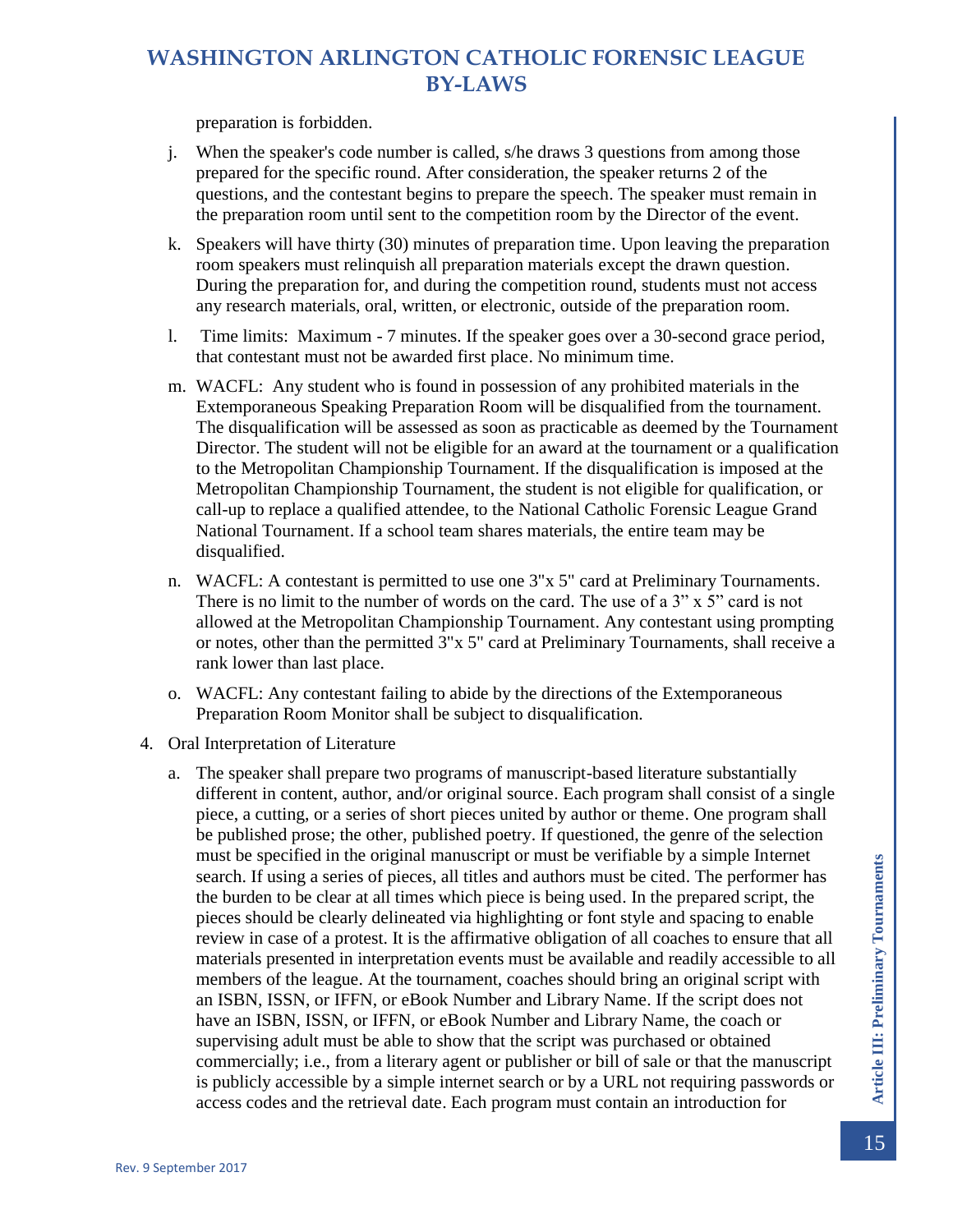purposes of explication, setting, or selection transitions. Lines attributed to one character in the published source must not be attributed to another character in the performance. The author's words as published in the literature must not be altered for the presentation with the exception that cutting is permitted. Material being performed at the tournament must match the student's original script.

- b. The literature chosen may include any form of prose or poetry, fiction or non-fiction. Drama, including theatrical monologues, is prohibited. Speeches written to be delivered in real-life are prohibited.
- c. No properties or costumes of any kind may be used. A manuscript must not be used as a prop. Using "properties" means manipulating articles of clothing or objects to enhance the performance. Speakers using properties and/or wearing costumes will be disqualified.
- d. Speakers should keep eye contact between audience and manuscript in reasonable balance. Speakers who fail to maintain the illusion of reading from the manuscript must not be ranked first.
- e. Speakers should keep gesture and bodily movement to a minimum. The selection should be delivered from center stage. Movement and gestures, if used, should be appropriate to the selection. Speakers should not walk during performances. They should emphasize vocal variety and facial expression to enhance the literary interpretation. While singing is permitted, it should not be excessive or dominate the performance. Judges' ranks may reflect if singing has dominated the performance.
- f. Speakers may use a persona, and they may use character voices, but they are not necessary.
- g. Important consideration should be given to the quality of the selection.
- h. Time limits: Maximum 10 minutes. This includes at most 1 minute of introductory and transition material other than the author's words. If the speaker goes over a 30-second grace period, that contestant must not be awarded first place. No minimum time.
- i. WACFL: The two pieces, one poetry and one prose, are alternately presented in succeeding rounds. The Vice President or Tournament Director for Speech shall determine whether the first round will be prose or poetry.
- j. WACFL: A student who uses a piece that is not published as explained above will receive a forfeit for all the rounds that piece was used. The forfeit will be imposed as a rank of one more than last in the round with zero speaker points. The student will not be eligible for an award at the tournament or a qualification to the Metropolitan Championship Tournament. If the forfeit is imposed at the Metropolitan Championship Tournament, the student is not eligible for qualification, or call-up to replace a qualified attendee, to the National Catholic Forensic League Grand National Tournament.
- k. WACFL: A contestant may not repeat a selection which he or she used in a previous year in any competitive tournament.
- 5. Original Oratory
	- a. The speaker should be expected to discuss with a degree of originality, and in an interesting manner, the topic chosen.
	- b. The speakers should be given wide latitude in the ideas they express, but they should be held closely accountable for the manner in which they are expressed. Speakers must not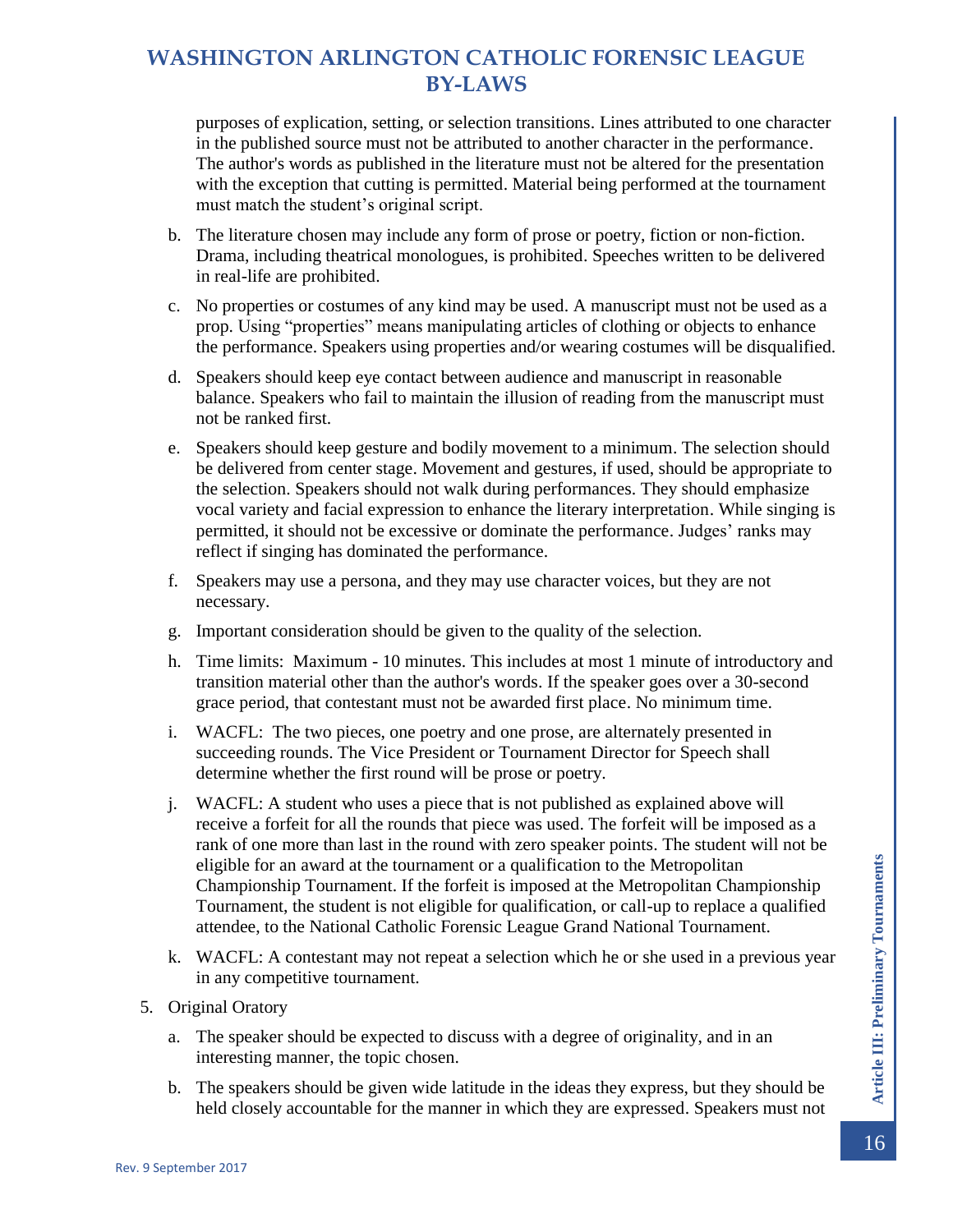be penalized for expressing views with which the judge happens to disagree. It is suggested, but not obligatory, that the topic be a subject of contemporary significance.

- c. The speech must be one that has been composed by the student delivering it.
- d. The speech must be memorized. If the speaker refers to prepared notes of any kind or a script during the presentation, the speaker shall receive a rank lower than last place in the round.
- e. The number of words quoted from authors other than the contestant must not exceed 150. Extensive paraphrasing of other sources is prohibited and constitutes grounds for disqualification.
- f. Original orations should be composed from the standpoint of the present speaker. However, the use of a persona for a maximum length of 1 minute shall be permitted.
- g. Visual and audio-visual aids are not permitted. No properties or costumes of any kind may be used. Using "properties" means manipulating articles of clothing or objects to enhance the performance. Speakers using properties and/or wearing costumes will be disqualified. While singing is permitted, it should not be excessive or dominate the performance. Judges' ranks may reflect if singing has dominated the performance.
- h. Time limits: Maximum 10 minutes. If the speaker goes over a 30-second grace period, that contestant must not be awarded first place. No minimum time.
- i. WACFL: Any student using an oration not originally composed by the speaker presenting the oration will be disqualified from the tournament. The disqualification will be assessed as soon as practicable as deemed by the Tournament Director. The student will not be eligible for an award at the tournament or a qualification to the Metropolitan Championship Tournament. If the disqualification is imposed at the Metropolitan Championship Tournament, the student is not eligible for qualification, or call-up to replace a qualified attendee, to the National Catholic Forensic League Grand National Tournament.
- j. WACFL: A contestant may not repeat a selection which he or she used in a previous year in any competitive tournament.
- 6. Duo Interpretation of Literature
	- a. The selection, delivered by two students each representing the same member school, must be from a single play, fictional or non-fictional work. A series of poems is permitted. The poetry may be taken from a variety of published sources united by a single poet. It is the affirmative obligation of all coaches to ensure that all materials presented in interpretation events must be available and readily accessible to all members of the league. At the tournament, coaches should bring an original script with an ISBN, ISSN, or IFFN, or eBook Number and Library Name. If the script does not have an ISBN, ISSN, or IFFN, or eBook Number and Library Name, the coach or supervising adult must be able to show that the script was purchased or obtained commercially; ie. from a literary agent or publisher or bill of sale or that the manuscript is publicly accessible by a simple internet search or by a URL not requiring passwords or access codes and the retrieval date. Lines which are attributed to one character in the published material must not be attributed to another character in the performance. The author's words as published in the literature must not be altered for the presentation with the exception that cutting is permitted. Material being performed at the tournament must match the student's original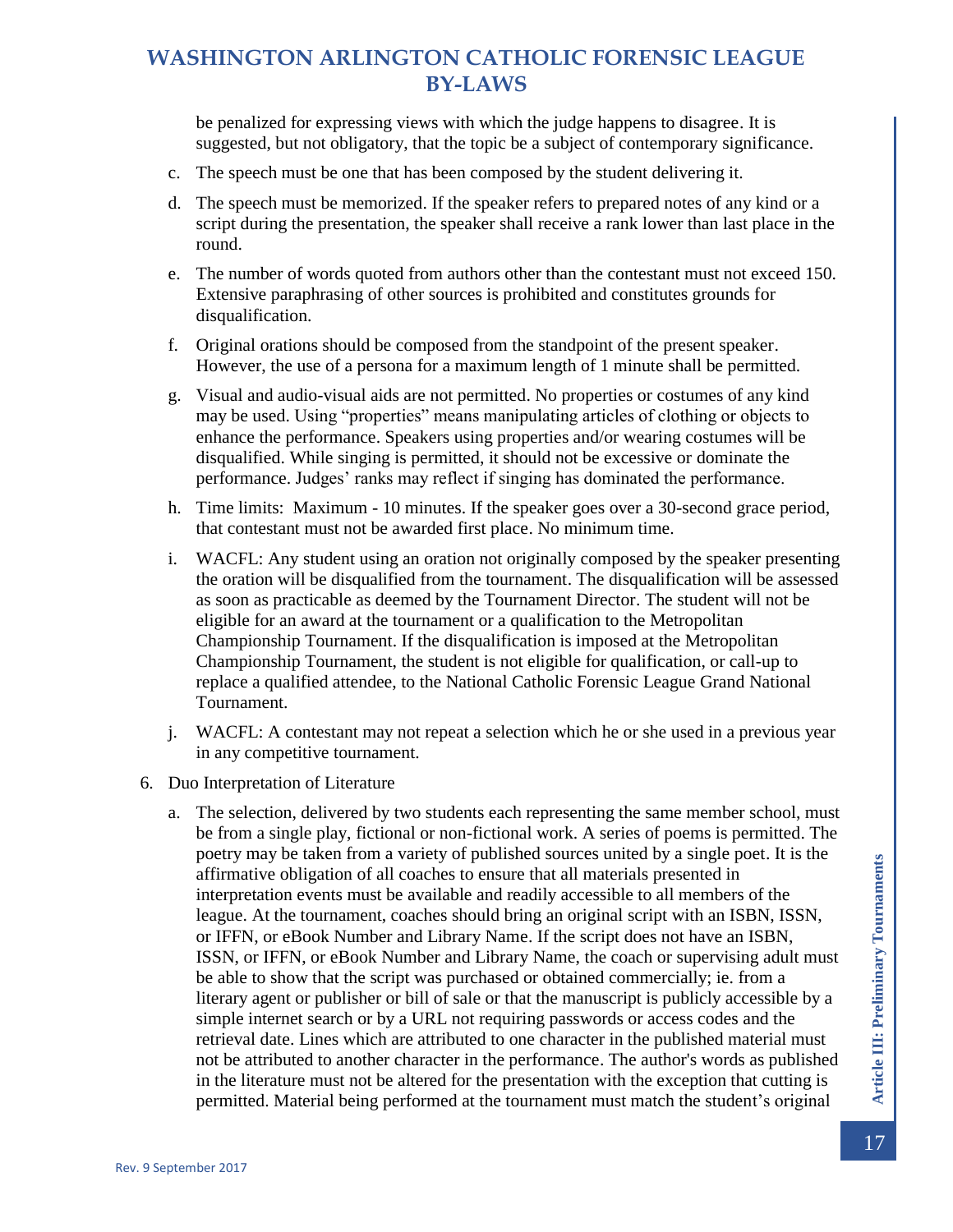script.

- b. The material may be humorous or dramatic, or may combine both tones, depending on the work selected. Important consideration should be given to the quality of the selection.
- c. Any part of the literature that a student uses in a Duo Interpretation presentation must follow the rules of Duo Interpretation or the students shall be subject to disqualification.
- d. The selection must be memorized. If the speaker refers to prepared notes of any kind or a script during the presentation, the speakers shall receive a rank lower than last place in the round.
- e. The introduction should name the work, the author, and set the theme or the mood. Teasers are permitted.
- f. Except during introduction and transition, eye contact is aimed only in the audience's direction; focal points are to be employed during dialogue; eye contact with specific audience members during narration is permitted. Pantomime, if used, should be accurate and realistic.
- g. The selection should begin from the center stage area.
- h. No properties or costumes of any kind may be used. Using "properties" means manipulating articles of clothing or objects to enhance the performance. Speakers using properties and/or wearing costumes will be disqualified.
- i. The two interpreters should effectively utilize pitch, volume, phrasing, vocal quality, tone, articulation, enunciation and fluency to create the characterizations desired. The dialogue between characters should reflect a genuine sense of interaction, not a mechanical exchange of lines. While singing is permitted, it should not be excessive or dominate the performance. Judges' ranks may reflect if singing has dominated the performance.
- j. Performers are not allowed to make deliberate physical contact with each other during the performance, except during the introduction. Physical movement is restricted to performers moving around one another, switching position, pivoting from side to side or turning around completely. Only the performers' feet may touch the ground. Should the performers make deliberate physical contact with each other during the performance, except during the introduction, or make deliberate physical movements other than those permitted herein, the performers will be disqualified.
- k. Physically, the characters should react to each other's verbal and non-verbal expressions but they must not touch each other. Speakers must remain standing.
- l. Time limits: Maximum 10 minutes, including introductory and transitional material other than the author's words. Material thus used should be limited to one minute. If the speakers go over a 30-second grace period, those contestants must not be awarded first place. No minimum time.
- m. WACFL: A student who uses a piece that is not published as explained above will receive a forfeit for all the rounds that piece was used. The forfeit will be imposed as a rank of one more than last in the round with zero speaker points. The student will not be eligible for an award at the tournament or a qualification to the Metropolitan Championship Tournament. If the forfeit is imposed at the Metropolitan Championship Tournament, the student is not eligible for qualification, or call-up to replace a qualified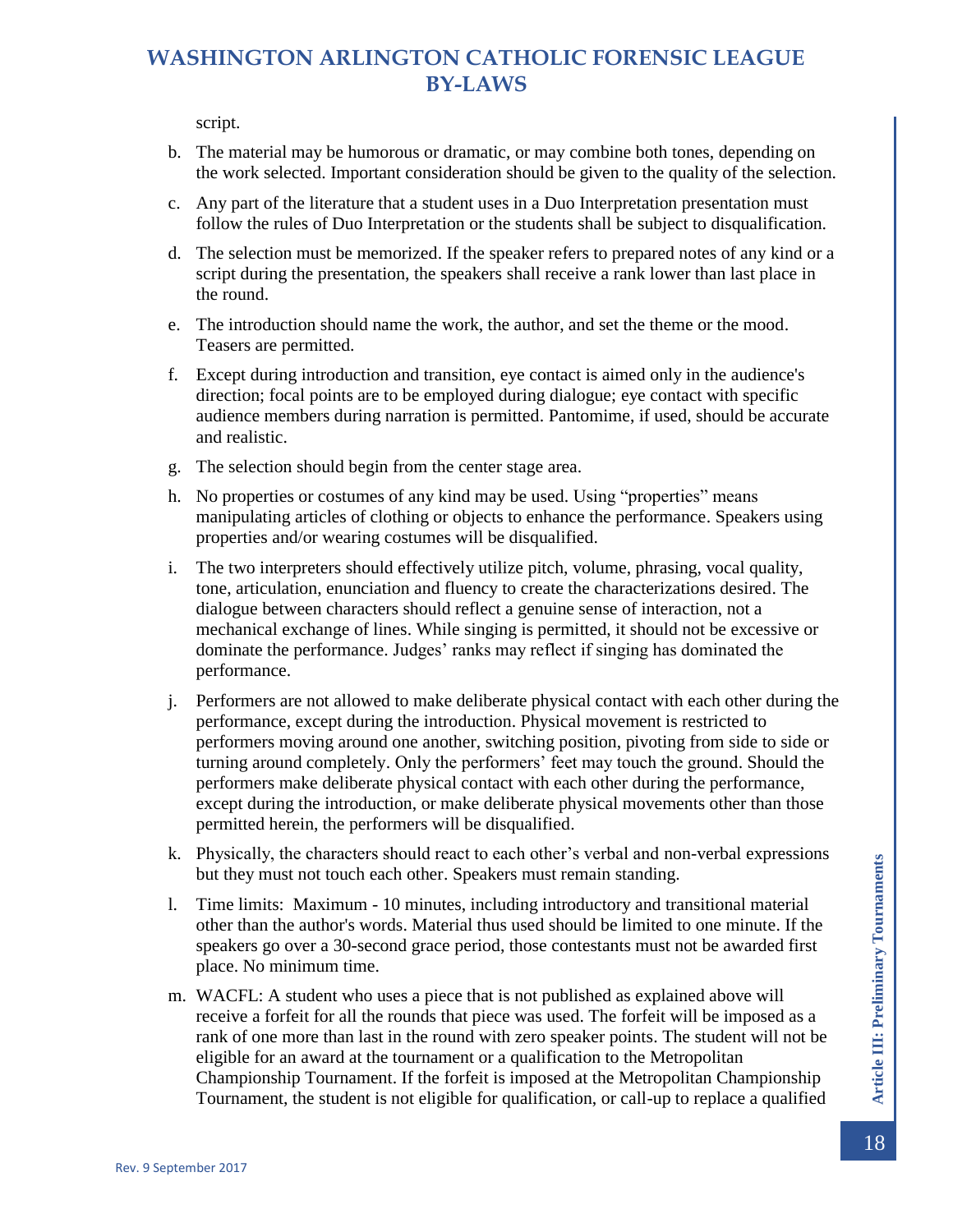attendee, to the National Catholic Forensic League Grand National Tournament.

- n. WACFL: A contestant may not repeat a selection which he or she used in a previous year in any competitive tournament.
- 7. Impromptu Speaking
	- a. The contestant will draw three topics while sitting in the room with the judge. The contestant will select one topic, returning the other two.
	- b. The total time used for preparation and the speech may not exceed seven minutes.
	- c. All contestants may sit in the room together and hear the speeches of other contestants since each will draw different topics.
	- d. One 3x5 note card may be used.
- 8. In the event that the NCFL adopts a different set of rules from those of the WACFL By-Laws, the NCFL rules will be followed.

#### <span id="page-19-0"></span>**SECTION F. Student Congress Rules and Procedures**

- 1. Rules of order shall apply in the following priority:
	- a. WACFL Student Congress Manual
	- b. NCFL Rules for Student Congress
	- c. NSDA Rules for Student Congress
	- d. Robert's Rules of Order
- 2. At least ten days prior to the Student Congress, the Vice President for Student Congress will prepare a list of nine topics, three in each of the three committee areas for Congress. Bills or resolutions on any other topics require suspension of the rules on the floor of the house to consider. Students submitting bills or resolutions must bring thirty-five (35) copies, typed, double-spaced, lines numbered. One copy of all bills and resolutions must be given to the Vice President or the Tournament Director for Student Congress at the time of registration. Copies cannot be made at the Congress. Bills or resolutions written on the spot will not be accepted.
- 3. Schools intending to enter Congress must submit their registration to the Vice President for Student Congress or his or her designated representative prior to the deadline set by the Vice President. He or she may grant exceptions from the deadline but is not required to do so. If an exemption is granted, the school must pay an additional registration fee of \$5 per student per entry made after the deadline for Preliminary Tournaments, and an additional fee of \$25 per student per entry for Metropolitan Championship Tournaments. Schools failing to provide the information as specified by the Vice President prior to the deadline may not participate in the tournament.
	- a. Registration will include the student's committee choice and the designation of those who wish to preside, those who wish to chair a committee, and those who are novice speakers (attending their first Congress in the  $7<sup>th</sup>$ -12<sup>th</sup> grade, and have never competed in Lincoln-Douglas, Public Forum, or Policy Debate). Membership on the three standing committees (Domestic Affairs, Economic Affairs, and International Affairs) must be balanced in each school's registration.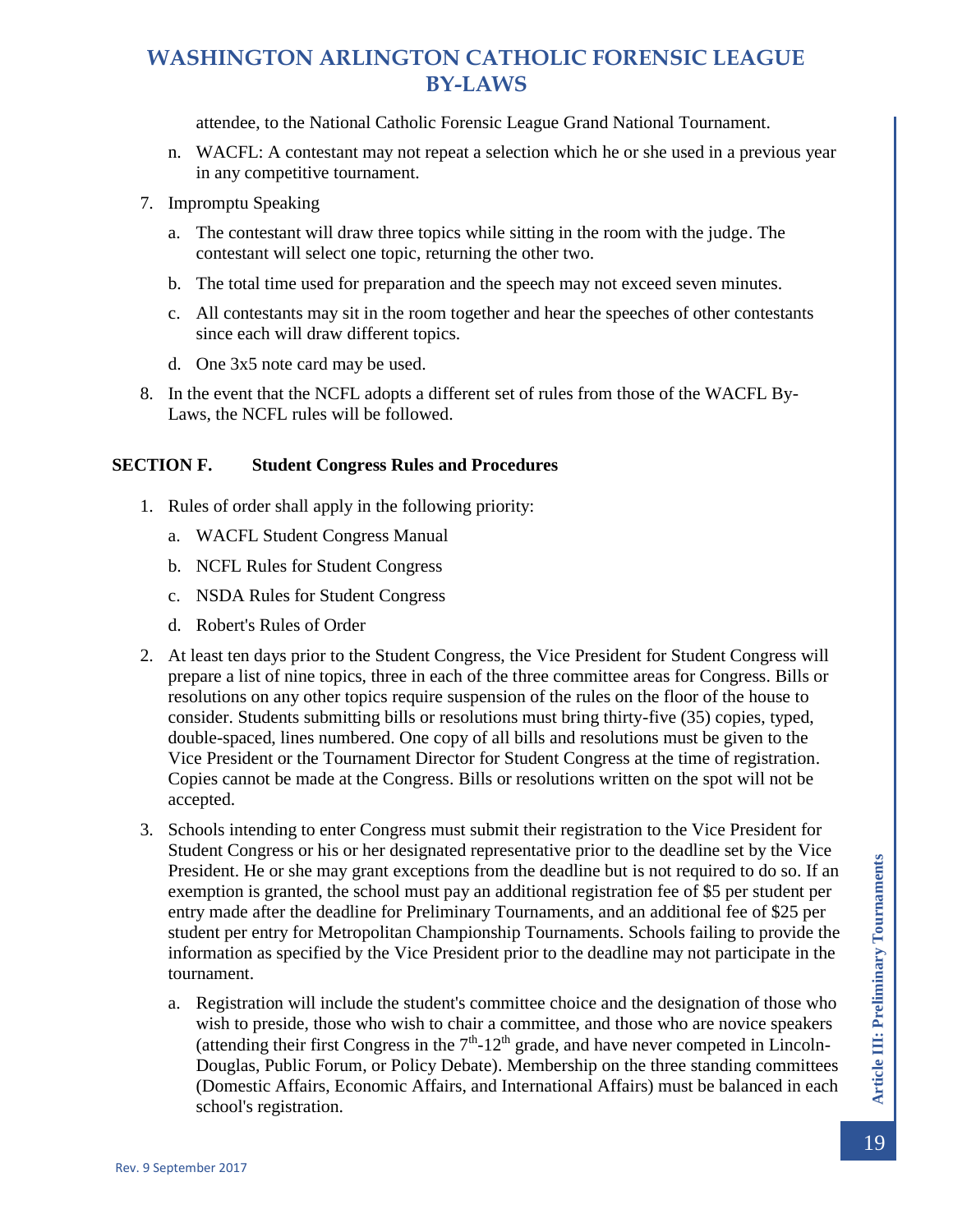- b. Student Congress is open to all contestants at all grade levels.
- 4. Registration shall be from 8:00 a.m. to 8:30 a.m. when the Congress is scheduled on a Saturday. Registration for the afternoon Congress shall be specified by the Vice President for Student Congress.
	- a. All contestants and scorers must be present at the Congress at the designated time for registration.
	- b. A student who is late for registration or a session will not be permitted to speak on any bill or resolution he or she may have authored or to preside, unless no other Congressperson wishes to do so, for the duration of the tournament, provided there are no extenuating circumstances as determined by the Tab Room. This is not suspendible by the house. This penalty should not be imposed without the explicit concurrence of a Tab Room official.
- 5. A qualified scorer must accompany each entry of five Congresspersons or fraction thereof. Speakers who are not accompanied by a judge shall not be allowed to participate.
- 6. Persons registering as Presiding Officers shall be allowed one to two legislative hours to preside. If too many register to preside, the Vice President will at his or her discretion decide who shall preside.
- 7. Houses will be established with between twenty and thirty students each, balanced as much as possible according to diocese, school, experience level, committee choices, and preference for presiding. Students from the same school shall be assigned so that the number of students in each house shall be approximately equal. The number one priority for assignment of students to houses shall be the pairing of a novice with an experienced student from the same school.
- 8. The Vice President for Student Congress may authorize a training session.
- 9. Scoring procedures will be as follows:
	- a. The Vice President for Student Congress shall establish ballots to be used at the Congresses. There shall be a ballot used in rating the speakers, a ballot for rating Presiding Officers, and a ballot to rate each house member on his or her use or abuse of parliamentary procedure.
	- b. Scorers shall rate each speech. Should a speaker come from the same school as the scorer, the alternate scorer will rate that speech. Scorers shall be rotated after each legislative hour. This rule may be waived by the Vice President for after school (weekday) Congresses, when deemed necessary.
	- c. Parliamentarians shall rate each Presiding Officer for each hour he or she presides. The Tab Room will keep the Parliamentarian from rating students from his or her own school, if possible.
	- d. Parliamentarians shall score each student on his or her overall use of parliamentary rules.
	- e. The minimum eligibility requirement for awards shall be two speeches. Each hour as Presiding Officer shall count as one speech. To be eligible for an award, a student must be present at all sessions of the student Congress tournament.
	- f. Tie-breaking procedures in preliminary tournaments and in the Metropolitan Championship Tournament shall be established in the following order if the addition of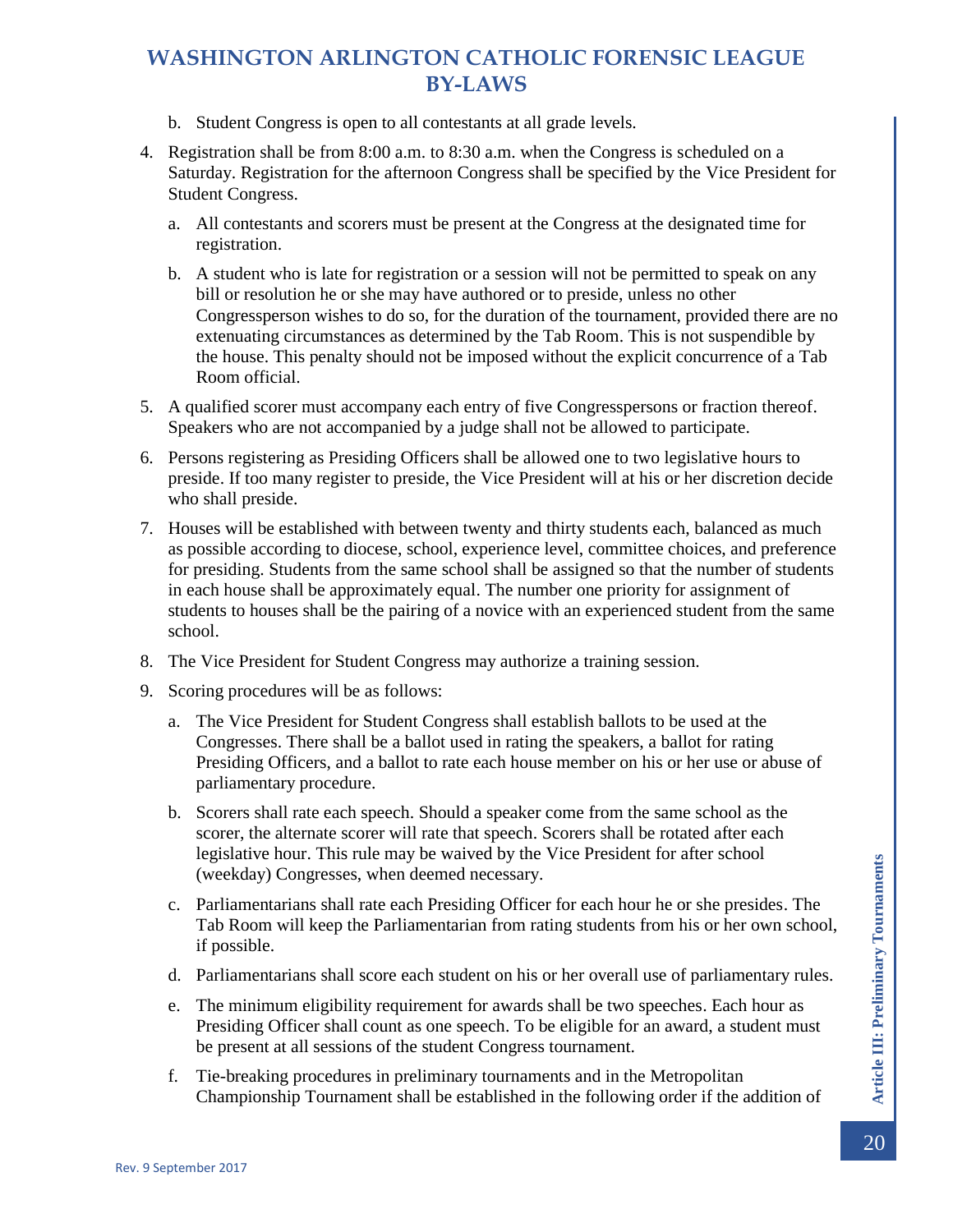the highest scores in the required number of speeches plus the parliamentary score results in a tie:

- (1) Parliamentary scores shall be subtracted from the combined speech and parliamentary scores.
- (2) All speech scores shall be added together and divided by the number of speeches given to result in an average speech score.
- (3) All speech scores shall be added together to result in a total speech point score.
- (4) The scores of speeches of tied speakers which occurred in the same session of student Congress shall be compared with each other.
- g. The Outstanding Congressperson award shall be presented to one Congressperson, regardless of previous qualification, in each house of each preliminary Student Congress and shall be determined as follows: At the conclusion of the tournament the students shall place in nomination for the award, by voting, the Congressperson they feel is the most outstanding. Each Congressperson receiving more than one vote on the nomination vote shall be considered a nominee. The students shall then vote from among these nominees the Outstanding Congressperson. All votes shall be by secret ballot.
- h. Contestants in Student Congress competition are expected to deliver original orations. Presentation of published materials without credit will result in disqualification from the tournament and loss of any qualification to the Metropolitan Championship Tournament.
- 10. In the event that a school drops an entry from a school's registration after the "Entry Drop Deadline" established by the Vice President for Student Congress, the school making the drop shall be fined ten (\$10.00) dollars for each entry dropped, and twenty-five (\$25.00) dollars in the case of a drop from the Metropolitan Finals Championship Tournament. In the event that a drop was not reported at registration and is discovered, the school shall be fined an additional ten (\$10.00) dollars for each entry dropped, and twenty-five (\$25.00) dollars in the case of an unreported drop from the Metropolitan Championship Finals Tournament. The school will not be allowed to compete in subsequent tournaments until the fine is paid. Appeals must be presented to the President of the WACFL within forty-eight (48) hours of the completion of the tournament.

#### <span id="page-21-0"></span>**SECTION G. Lincoln-Douglas Debate Rules and Procedures**

- 1. The WACFL Lincoln-Douglas Topic for all sections of Lincoln-Douglas debate will be the same topic that is published by the National Speech & Debate Association (NSDA) for that two-month period for Varsity Lincoln-Douglas Debate. The topic for the Metropolitan Championship Tournament will not have been debated at a preliminary WACFL tournament for that year.
- 2. Round Tardiness
	- a. A debater will be given a forfeit if he or she is ten minutes late to a round. A forfeit is to be imposed by the Tab Room only. Under no circumstances may a judge impose a forfeit on his or her own initiative. If a debater has missed the ten-minute deadline, the judge shall send the other debater to the Tab Room for instructions. The Tab Room will determine if a forfeit is to be imposed.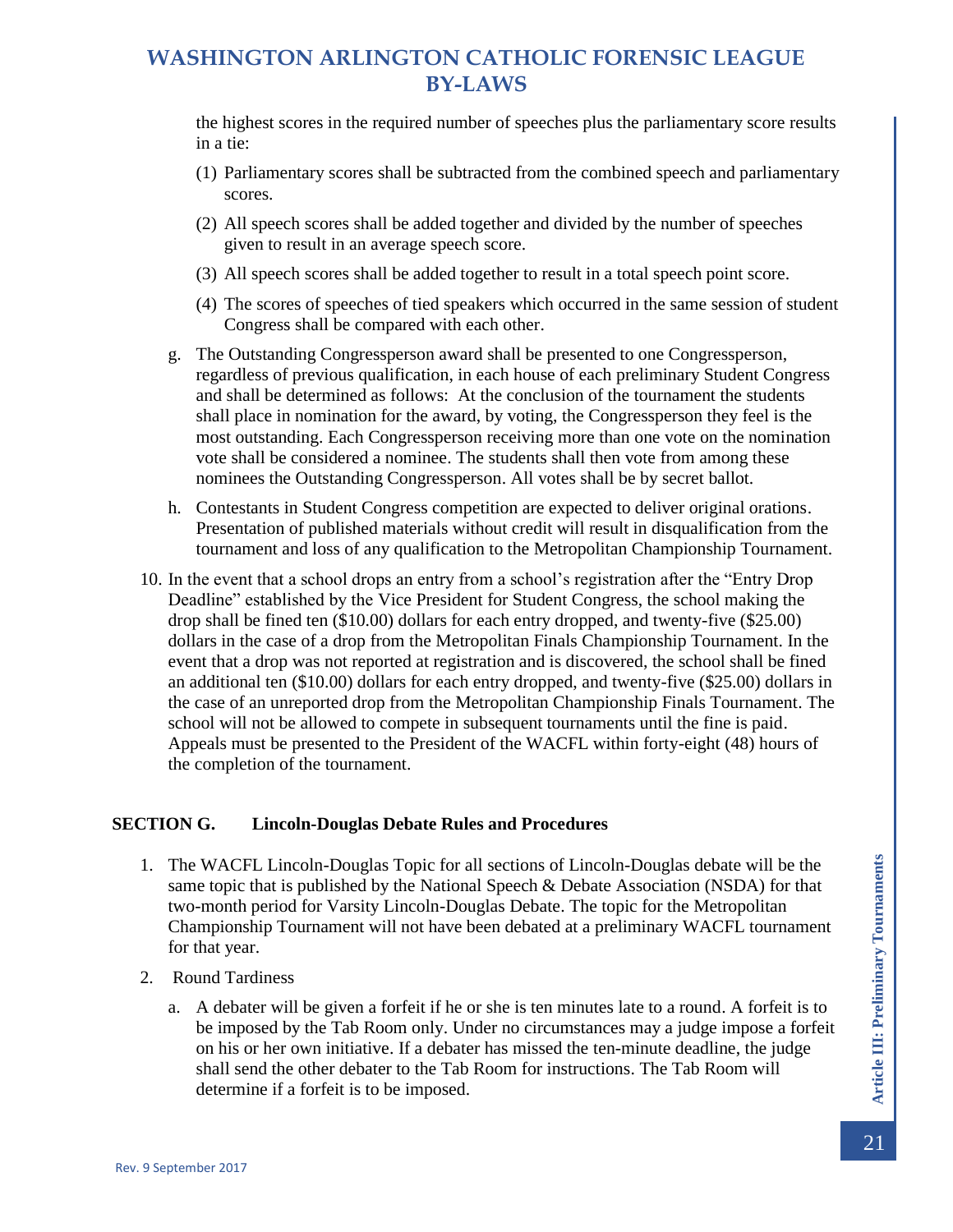- b. A forfeit will be imposed if both of the following apply:
	- (1) The ten-minute deadline has passed according to the current time standard in effect as verified by the Tab Room.
	- (2) There are no extenuating circumstances applicable, such as delay in publication of schematics or the like.
- 3. One copy of the ballot for Lincoln-Douglas debate must be returned at the end of the round. Failure to return a ballot within ten minutes of the conclusion of the round will disqualify the judge from the remainder of the tournament (if the judging pool permits) and from all future tournaments. The school the judge represents shall be fined \$20.00 for each round the ballot is missing, and an additional \$20.00 for each round from which the judge was disqualified at the tournament, unless the school the judge represents provides a qualified replacement judge. All judges must turn in the remaining copies of all ballots by the deadline for the final round of the day.
- 4. A qualified judge must accompany each entry of four debaters. The number of entries shall be determined by the total entered in all sections of debate from each school. Debaters who are not accompanied by a judge shall not be allowed to participate.
- 5. Lincoln-Douglas Debate eligibility is as follows (by grade level):
	- a. Varsity section ........... all grade levels.
	- b. Junior Varsity section is open to all grade levels if a student is in his or her first or second year of Lincoln-Douglas debate competition. Any student finishing in the top six in Junior Varsity preliminary competition twice in the competition season will no longer be able to compete in the Junior Varsity section and must advance to the Varsity section. This rule does not affect the student's eligibility to compete in the WACFL Metropolitan Championship Tournament at the Junior Varsity level unless the student has also qualified at the Varsity level in the same season.
	- c. Qualifications in a section of debate are lost if a debater qualifies in a higher section of debate.
	- d. If a student has qualified in a section of debate, that student may not debate in a lower section.
	- e. Novice section is open to all grade levels if a student is in his or her first year of debate competition in the  $7<sup>th</sup> - 12<sup>th</sup>$  grade ((Lincoln-Douglas, Public Forum, Policy, or Student Congress). Any student finishing in the top six in the Novice section at a preliminary tournament will be permanently ineligible to compete in the Novice section in the future. Any student who has ever qualified to the WACFL Metropolitan Championship tournament in any section of Lincoln-Douglas debate is ineligible to compete in the Novice section.
- 6. The time limits for Lincoln-Douglas Debate are as follows:

| 6 minutes |
|-----------|
| 3 minutes |
| 7 minutes |
| 3 minutes |
| 4 minutes |
| 6 minutes |
|           |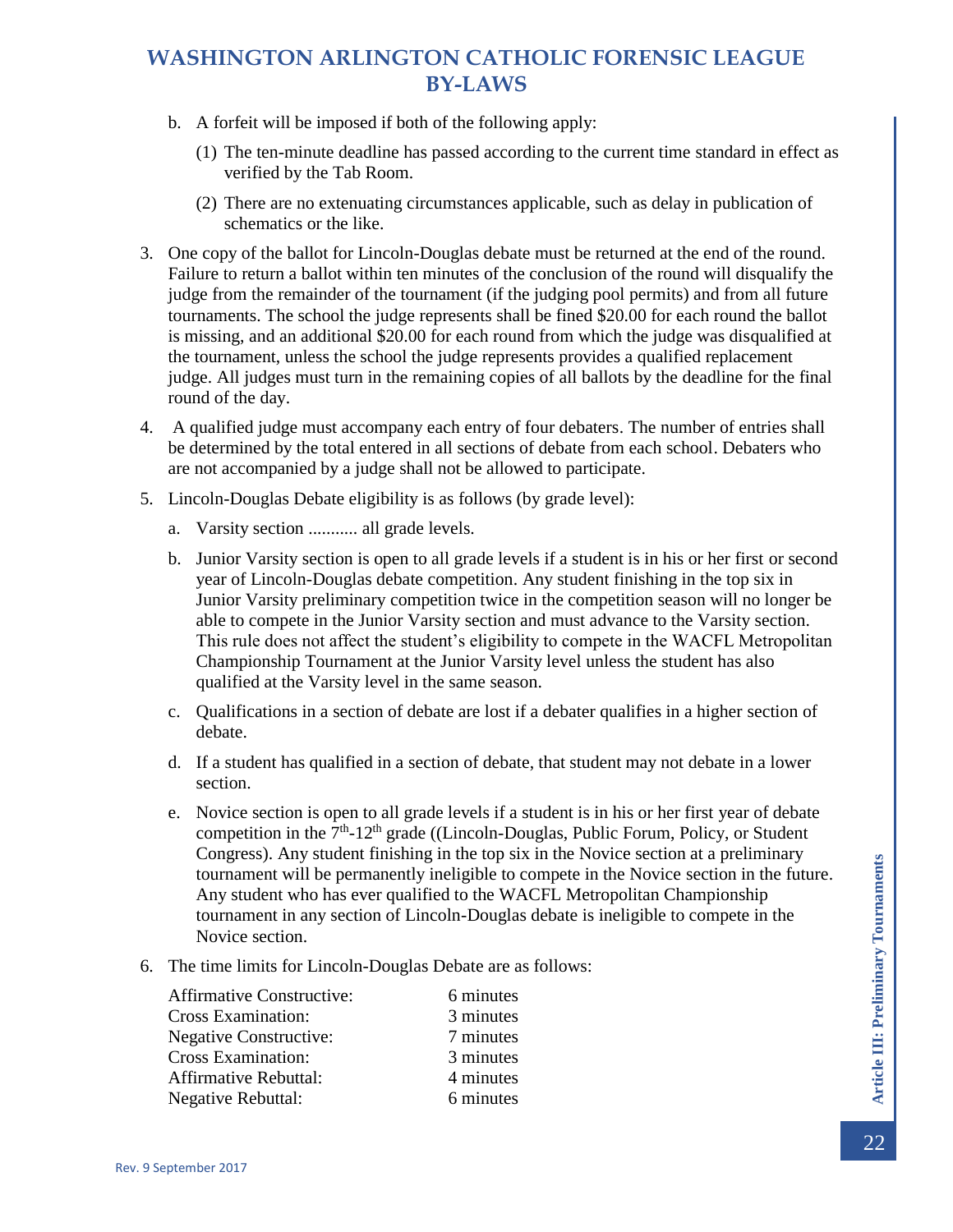Affirmative Rebuttal: 3 minutes

- 7. Each debater will have four minutes of preparation time for the entire debate. Against this preparation time shall be charged the following times:
	- a. Time between the end of the last speech or cross examination conducted by a debater.
	- b. Any overtime in any speech, but not cross examination, made by a debater.
	- c. Any question asked in overtime in cross examination conducted by a debater.
	- d. Any "set-up" time used to prepare for an actual debate which exceeds the forfeit deadline. In the event both debaters are not ready to proceed at that point, preparation time will be charged against the last debater to notify the judge that he or she is ready to proceed. In particular, this would apply to a debater who is late.
- 8. Pairing in Lincoln-Douglas Debate shall be as follows:
	- a. Rounds I and II shall be random paired.
	- b. In Round II the following pairing constraints shall apply:
		- (1) Side constraints will be observed.
		- (2) No debater will meet a debater from his or her own school.
		- (3) No debater may meet a debater he or she previously met.
	- c. Round III will be power-paired based on Rounds I and II with the following constraints:
		- (1) No debater will meet a debater he or she previously met.
		- (2) No debater will meet a debater from his or her own school.
		- (3) Side constraints do not apply in this round.
		- (4) Power-pairing in this round is mandatory for the Varsity section with the exception of debaters from the same school and debaters who have previously met.
		- (5) The Junior Varsity section shall be power-paired in a similar manner if time permits.
		- (6) The Novice section shall be power-paired in a similar manner if time permits.
	- d. Round IV in Varsity shall be power-bracketed based on Rounds I and II with the following constraints:
		- (1) Side constraints will be observed in this round.
		- (2) No debater will meet a debater he or she previously met when eight or more debaters are registered.
	- e. Round IV in the Junior Varsity and Novice section shall be power-paired if time permits. Power-pairing in these sections shall be the same as for Varsity.
- 9. Schools intending to enter a tournament must submit their entry list to the Vice President for Lincoln-Douglas Debate or his or her designated representative prior to the deadline set by the Vice President. He or she may grant an exemption from this deadline but is not required to do so. If an exemption is granted, the school must pay an additional registration fee of \$5 per student per entry made after the deadline for Preliminary Tournaments, and an additional fee of \$25 per student per entry for Metropolitan Championship Tournaments. Schools failing to provide the information specified by the Vice President prior to the deadline may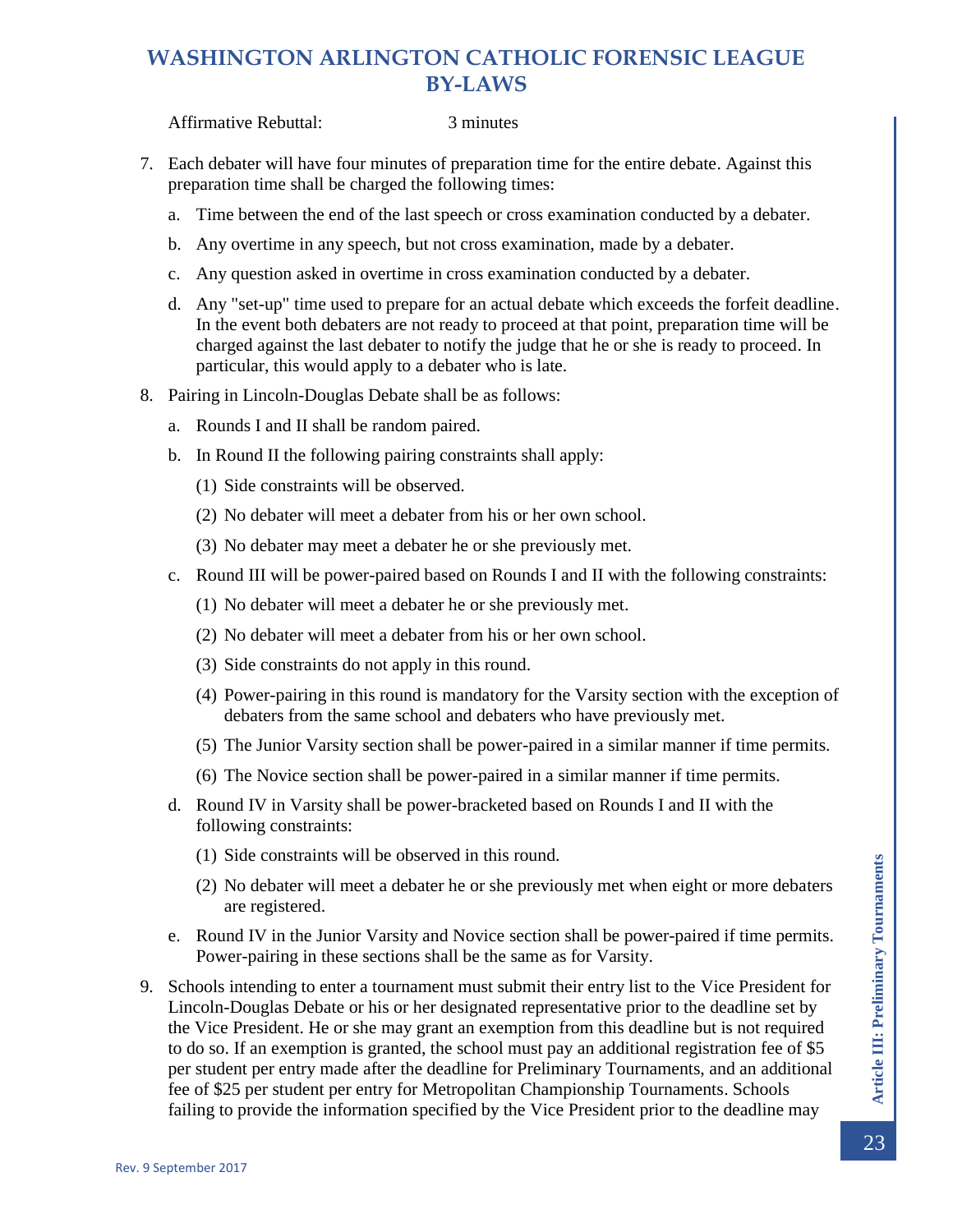not participate in the tournament.

- 10. A Lincoln-Douglas Debate decision and speaker points will be treated as combined decisions. The win/loss of a round will be determined by the judge and reflected in his or her comments. The points for each speaker will be based on the ability of the speaker to convince the judge through analysis and speaking ability.
	- a. The speaker points should be weighted in favor of the speaking style and delivery; the decision on win/loss should be weighted in favor of analysis and argumentation.
	- b. The losing debater may NOT have higher speaker points than the winning debater.
	- c. The speaker points shall be used to break a win/loss tie for pairing and final positions at a tournament.
- 11. In all sections of debate, competition shall alternate sides throughout the tournament, insofar as power-pairing permits.
- 12. All debaters shall debate at least three rounds during a tournament.
- 13. At all preliminary tournaments registration will take place between 8:00 a.m. and 8:30 a.m. Debaters not registered as present with their judge(s), must not be included in Round I. If a debater so eliminated from Round I chooses, he or she may participate in the remaining rounds and shall be assigned a loss, with zero speaker points, for Round I.
- 14. The Junior Varsity and Novice sections can be combined for purposes of running the tournament, if the Vice President of Lincoln-Douglas determines that the numbers registered in either section justify it. In the event the sections are combined, awards will be given in each section as if they were separate tournaments.
- 15. In order to be eligible to judge the Novice section, a judge must have at least one year of experience in judging Lincoln-Douglas debate. The Vice President of Lincoln-Douglas can waive this requirement on an individual basis.
- 16. Final standings in all sections shall be based on the following criteria in the order listed, as totaled for the entire tournament.
	- a. Win/Loss Record.
	- b. Total speaker points.
- 17. In the event that a school drops an entry from a school's registration after the "Entry Drop Deadline" established by the Vice President for Lincoln-Douglas Debate, the school making the drop shall be fined ten (\$10.00) dollars for each entry dropped, and twenty-five (\$25.00) dollars in the case of a drop from the Metropolitan Finals Championship Tournament. In the event that a drop was not reported at registration and is discovered, the school shall be fined an additional ten (\$10.00) dollars for each entry dropped, and twenty-five (\$25.00) dollars in the case of an unreported drop from the Metropolitan Championship Finals Tournament. The school will not be allowed to compete in subsequent tournaments until the fine is paid. Appeals must be presented to the President of the WACFL within forty-eight (48) hours of the completion of the tournament.

#### <span id="page-24-0"></span>**SECTION H. Public Forum Debate Rules and Procedures**

1. The WACFL Public Forum Debate Topic for all sections of Public Forum debate will be the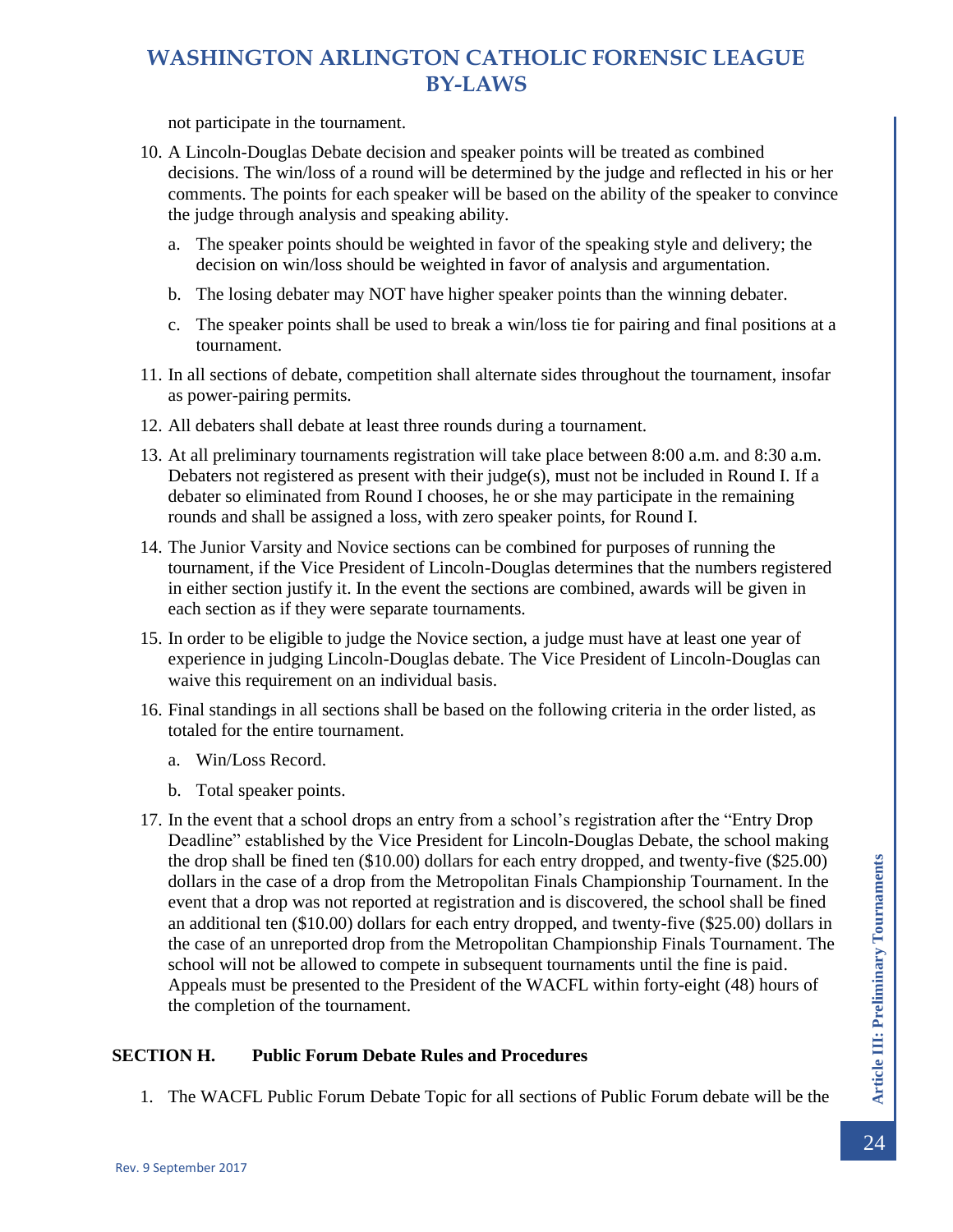same topic is published for that period (one month or two months) as determined by the National Speech & Debate Association (NSDA). The topic for the Metropolitan Championship Tournament will not have been debated at a preliminary WACFL tournament for that year.

- 2. Public Forum Debate is a team event that advocates or rejects a position posed by the resolution. The focus of the debate is a clash of ideas in a persuasive manner that can be understood by a "lay" judge. Good debaters should display logic and analysis. They should use evidence when needed. They should win their case and refute that of their opponents. They should communicate effectively, using the fundamentals of good speaking. There are no burdens on either side.
- 3. Round Tardiness
	- a. A Public Forum debate team will be given a forfeit if either one or both members of the two-person team is ten minutes late for a round. A forfeit is imposed only by the Tab Room. Under no circumstances may a judge impose a forfeit on his or her own initiative. If a team or speaker has missed the ten-minute deadline the judge shall send one of the speakers present to the Tab Room for instructions. The Tab Room determines if a forfeit is imposed.
	- b. A forfeit will be imposed if both of the following apply:
		- (1) The ten-minute deadline has passed according to the current time standard in effect as verified by the Tab Room.
		- (2) There are no extenuating circumstances applicable, such as delay in publication of schematics or the like.
- 4. One copy of the ballot for debate must be returned at the conclusion of each round. Failure to return a ballot within ten minutes of the conclusion of the round will disqualify the judge from the remainder of the tournament (if the judging pool permits) and from all future tournaments. The school the judge represents shall be fined \$20.00 for each round the ballot is missing, and an additional \$20.00 for each round from which the judge was disqualified at the tournament, unless the school the judge represents provides a qualified replacement judge. All judges must turn in the remaining copies of all ballots by the deadline for the final round of the day.
- 5. A qualified judge must accompany each entry of four teams or fraction thereof. The number of entries shall be determined by the total entered in all sections of debate from each school. Debaters who are not accompanied by a judge shall not be allowed to participate.
- 6. Public Forum Debate eligibility is as follows (by grade level):
	- a. Varsity section shall be open to all grade levels.
	- b. Junior Varsity sections are open to all grade levels if both team members are in their first or second year of Public Forum debate. Students on the winning team of a prior Junior Varsity WACFL Metropolitan Championship Tournament round are no longer eligible to compete in the Junior Varsity section. Any student finishing in the top six in Junior Varsity preliminary competition twice in the competition season will no longer be able to compete in the Junior Varsity section and must advance to the Varsity section. This rule does not affect the student's eligibility to compete in the WACFL Metropolitan Championship Tournament at the Junior Varsity level unless the student has also qualified at the Varsity level in the same season.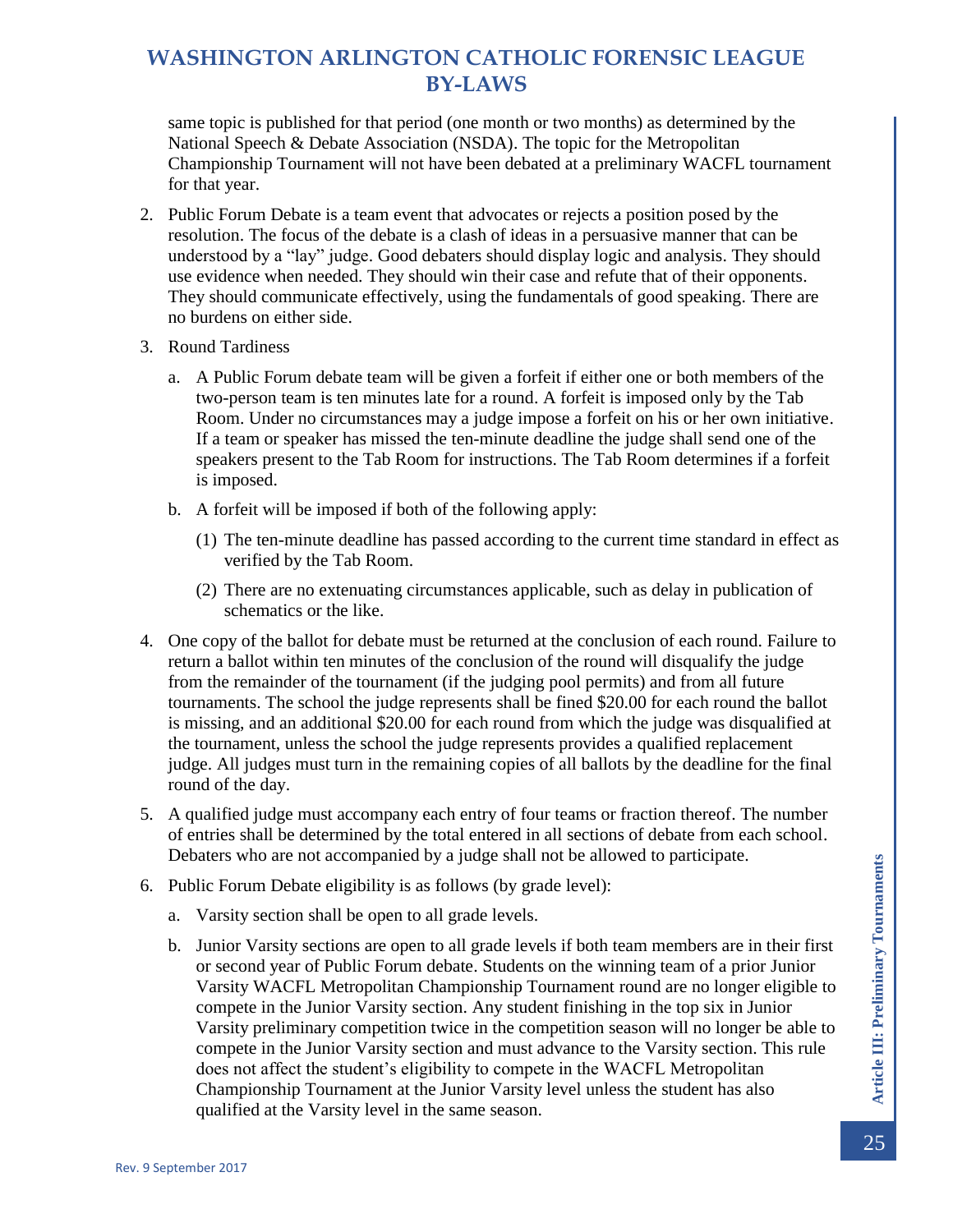- c. Qualifications in a section of debate are lost if a team qualifies in a higher section of debate.
- d. If a student has qualified in a section of debate, that student may not debate in a lower section.
- e. Novice section is open to all grade levels if a student is in his or her first year of debate competition in the  $7<sup>th</sup>$ -12<sup>th</sup> grade (Public Forum, Lincoln-Douglas, Policy, or Student Congress). Any student finishing in the top six in the Novice section at a preliminary tournament will be permanently ineligible to compete in the Novice section in the future. Any student who has ever qualified to the WACFL Metropolitan Championship tournament in any section of Public Forum debate is ineligible to compete in the Novice section.
- 7. Order and time limits of the debate:

| 4 minutes                                                                              |
|----------------------------------------------------------------------------------------|
| 4 minutes                                                                              |
| 3 minutes                                                                              |
| (Note: the Con asks the first question; thereafter, either debater can ask questions). |
| 4 minutes                                                                              |
| 4 minutes                                                                              |
| 3 minutes                                                                              |
| (Note: the Pro asks the first question; thereafter, either debater can ask questions). |
| 2 minutes                                                                              |
| 2 minutes                                                                              |
| 3 minutes                                                                              |
| (Note: one member of the Pro team asks the first question; thereafter, any debater may |
| 2 minutes                                                                              |
| 2 minutes                                                                              |
| 2 minutes/team                                                                         |
|                                                                                        |

- 8. Each team shall have two minutes of preparation time in all debate sections. Against this preparation time shall be charged:
	- a. Time between the end of the last speech or cross examination conducted by a team member.
	- b. Any overtime in any speech, but not cross examination, made by a member of that team.
	- c. Any question asked in overtime in cross examination conducted by a member of that team.
	- d. Any "set-up" time used to prepare for an actual debate which exceeds the forfeit deadline. In the event both teams are not ready to proceed at that point, preparation time will be charged against the last team to notify the judge that it is ready to proceed. In particular, this would apply to a team that is late.
- 9. Schools intending to enter a tournament must submit their entry list to the Vice President for Public Forum Debate or his or her designated representative prior to the deadline set by the Vice President. He or she may grant an exemption from this deadline but is not required to do so. If an exemption is granted, the school must pay an additional registration fee of \$5 per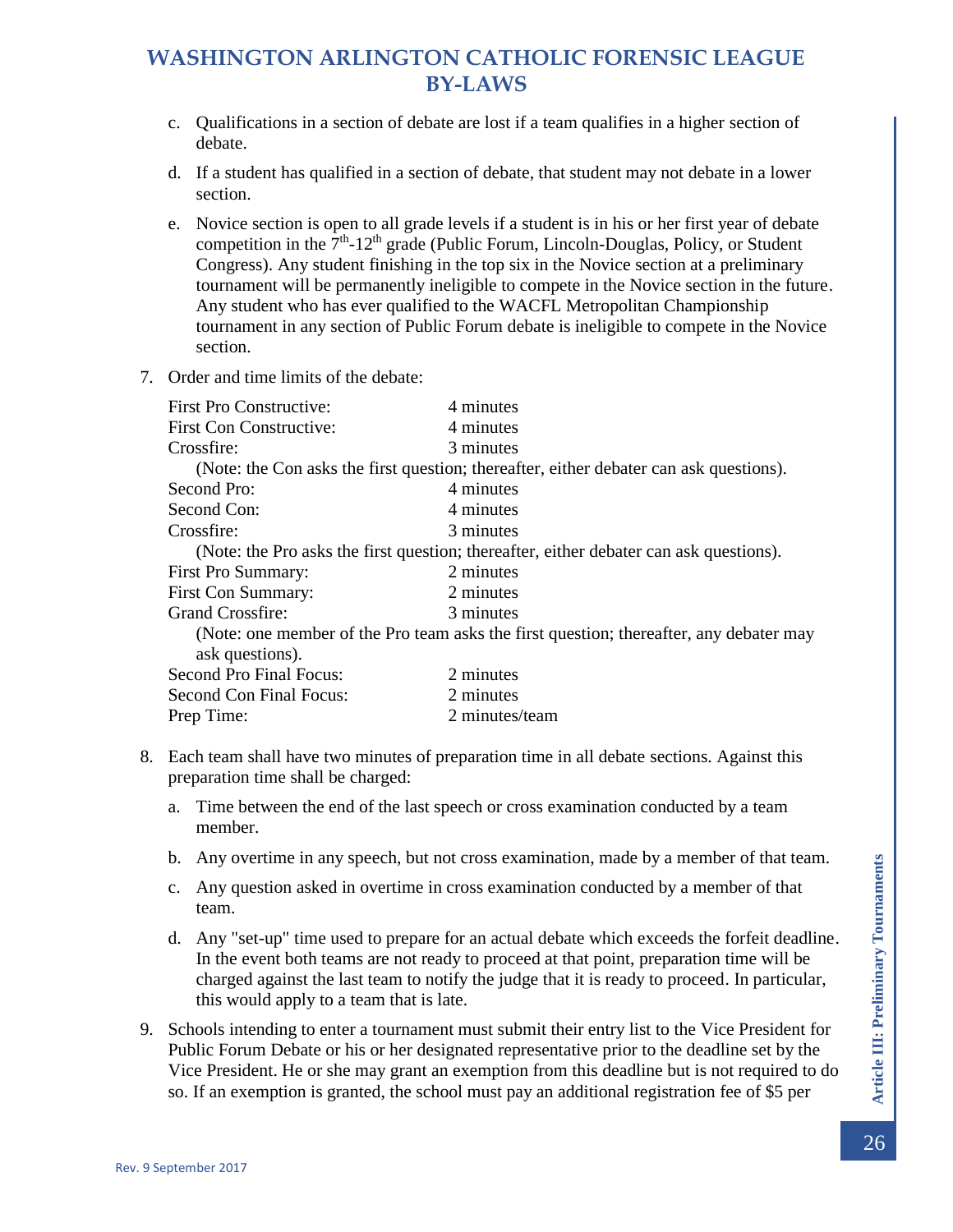student per entry made after the deadline for Preliminary Tournaments, and an additional fee of \$25 per student per entry for Metropolitan Championship Tournaments. Schools failing to provide the information specified by the Vice President prior to the deadline may not participate in the tournament.

- 10. All sections of Public Forum competition shall be two-person with alternating sides throughout the tournament, insofar as power-pairing permits.
- 11. All debate teams shall debate at least three rounds during a tournament.
- 12. At all preliminary tournaments Public Forum registration will take place between 8:00 a.m. and 8:30 a.m. Teams not registered as present with their judge(s), must not be included in Round I. If a team so eliminated from Round I chooses, it may participate in the remaining rounds and shall be assigned a loss, with zero speaker points and seven ranks for Round I.
- 13. Power-pairing in the debate division will be as follows:
	- a. Rounds I and II in all sections shall be paired at random.
	- b. In Round II:
		- (1) Side constraints will be observed.
		- (2) No team will meet another team from the same school.
		- (3) No team may meet a team it previously met.
	- c. Round III shall be power-paired based on Rounds I and II:
		- (1) No team will be paired against a team it previously met.
		- (2) No team will be paired against a team from the same school.
		- (3) Side constraints do not apply in this round.
		- (4) Power-pairing in this round is mandatory for the Varsity section with the exception of teams from the same school and teams that have previously met.
		- (5) The Junior Varsity sections shall be power-paired in a similar manner, if time permits.
	- d. Round IV in Varsity shall be power-bracketed based on Rounds I and II:
		- (1) Side constraints will be observed in this round.
		- (2) Debate teams should not be permitted to meet twice at any WACFL tournament where eight or more teams are registered in that section, except in the elimination rounds of the Metropolitan Championship Tournament.
	- e. Round IV in the Junior Varsity sections shall be power-paired, if time permits. Powerpairing in this section shall be same as for Round II; if possible, side constraints shall be observed, no school shall meet itself, and no teams will meet for a second time.
- 14. A Public Forum Debate decision and speaker points will be treated as combined decisions. The win/loss of a round will be determined by the judge and reflected in his or her comments. The points will be based on the ability of the speakers to convince the judge through analysis and speaking ability.
	- a. The speaker points should be weighted in favor of the speaking style and delivery; the decision on win/loss should be weighted in favor of analysis and argumentation.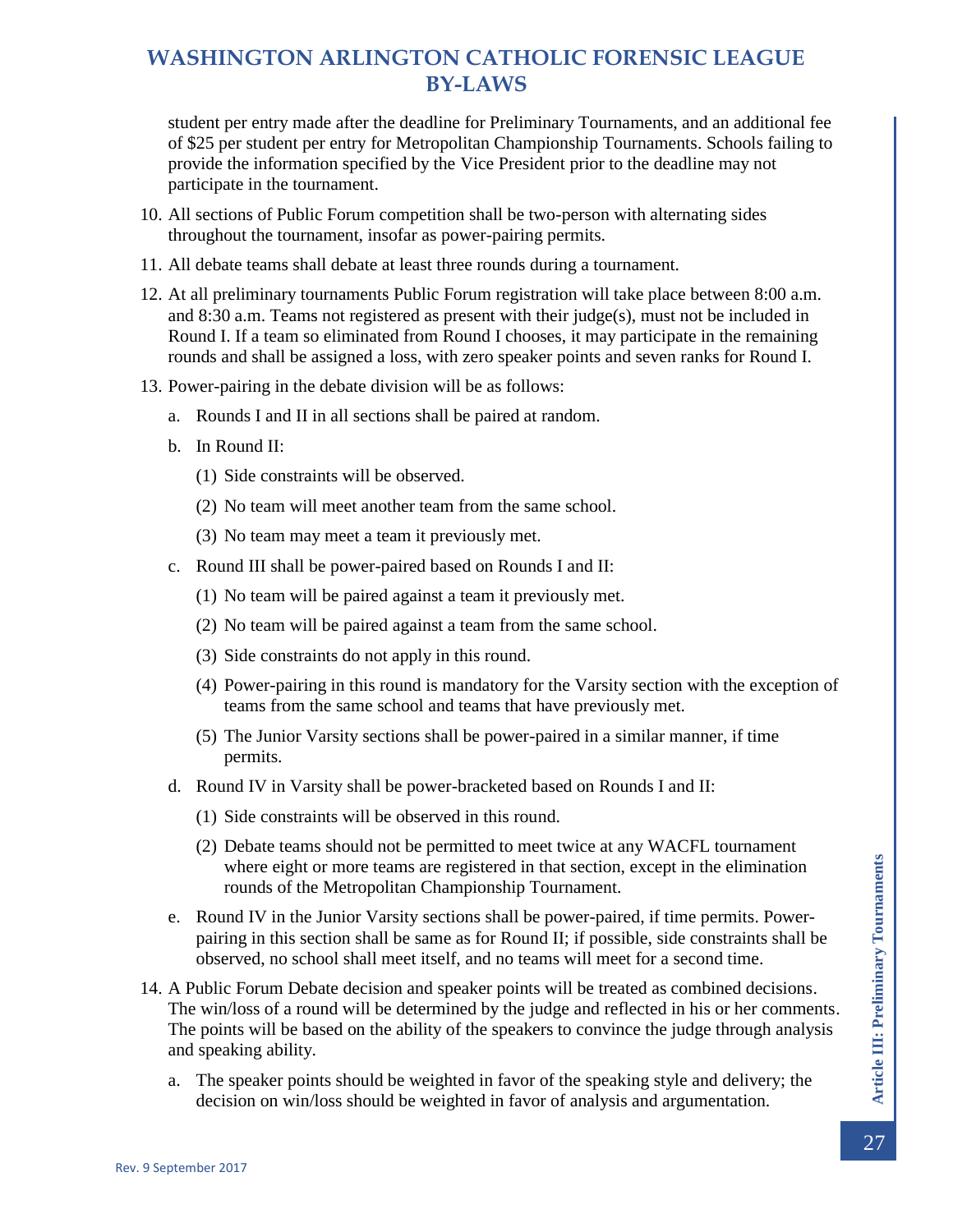- b. The losing team may NOT have higher speaker points than the winning team.
- c. The speaker points shall be used to break a win/loss tie for pairing and final positions at a tournament
- d. If a tie exists after determining record and speaker points, the tie will be broken on the basis of adjusted speaker points.
- 15. Final standings in all sections shall be based on the following criteria in the order listed, as totaled for the entire tournament:
	- a. Win/Loss Record.
	- b. Total team points for each team.
	- c. Adjusted team points, dropping one high and one low, for each team.
- 16. The Junior Varsity and Novice sections can be combined for purposes of running the tournament, if the Vice President of Public Forum Debate determines that the numbers registered in either section justify it. In the event the sections are combined, awards will be given in each section as if they were separate tournaments.
- 17. In the event that a school drops an entry from a school's registration after the "Entry Drop Deadline" established by the Vice President for Public Forum Debate, the school making the drop shall be fined ten (\$10.00) dollars for each entry dropped, and twenty-five (\$25.00) dollars in the case of a drop from the Metropolitan Finals Championship Tournament. In the event that a drop was not reported at registration and is discovered, the school shall be fined an additional ten (\$10.00) dollars for each entry dropped, and twenty-five (\$25.00) dollars in the case of an unreported drop from the Metropolitan Championship Finals Tournament. The school will not be allowed to compete in subsequent tournaments until the fine is paid. Appeals must be presented to the President of the WACFL within forty-eight (48) hours of the completion of the tournament.
- 18. Utilization of debate evidence shall be based upon the following criteria:
	- a. During his or her speech a debater must read at least a partial citation for each piece of evidence. This partial citation must include the date, the author and title of the publication.
	- b. If a piece of evidence is challenged, a debater must supply a full citation immediately after the round if requested by the judge. If a full citation cannot be presented, that piece of evidence must be eliminated from the round, and the judge must disregard it in arriving at a decision.

#### <span id="page-28-0"></span>**SECTION I. Awards**

- 1. In preliminary tournaments awards shall be presented to the following:
	- a. First through sixth place teams in Varsity Policy Debate.
	- b. First through sixth place teams in Junior Varsity Policy Debate.
	- c. First through sixth place teams in Novice Policy Debate.
	- d. First through sixth place contestants in all Speech events.
	- e. First through third place contestants in each chamber of Student Congress.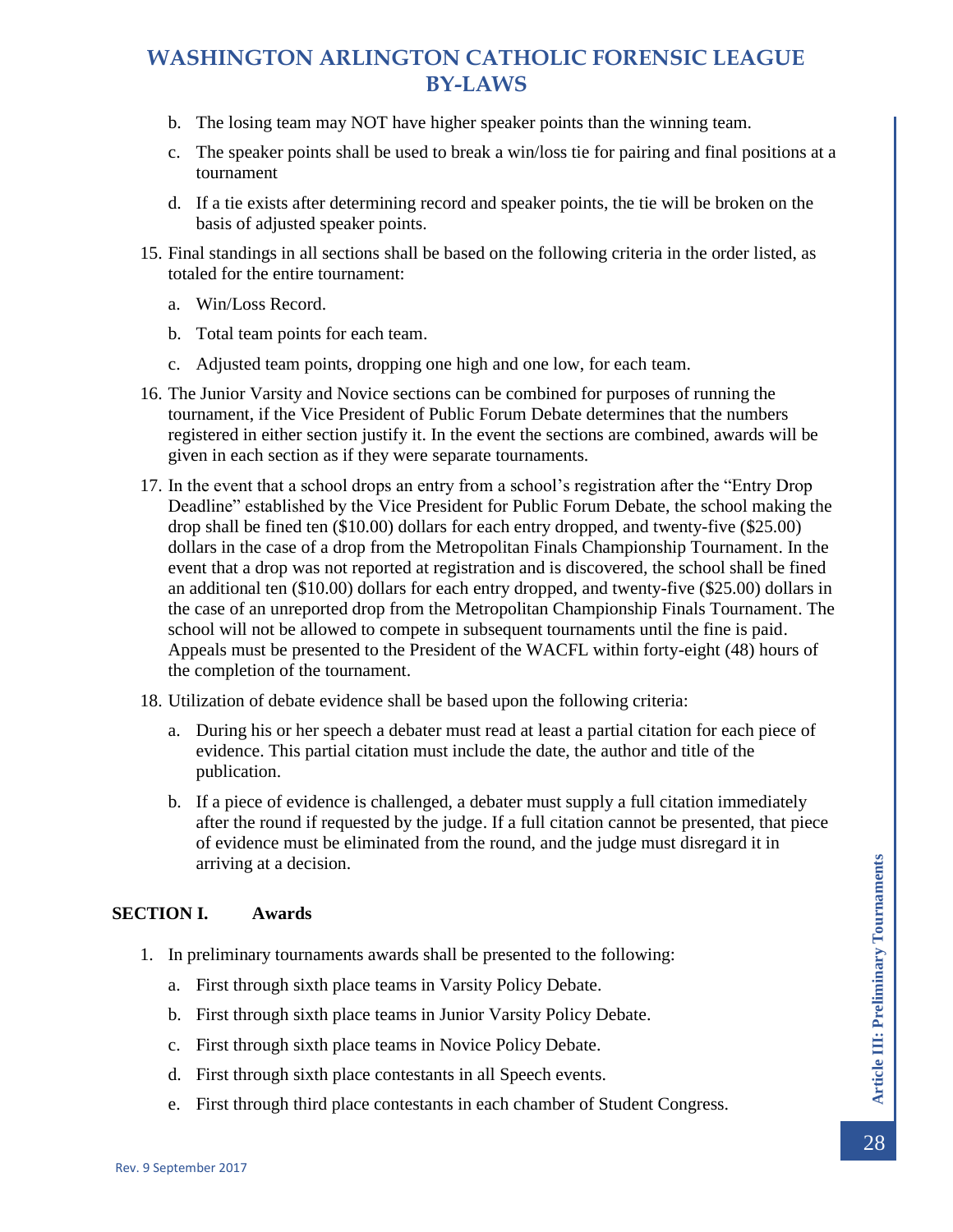- f. First through sixth place debaters in Varsity Lincoln-Douglas Debate.
- g. First through sixth place debaters in Junior Varsity Lincoln-Douglas Debate.
- h. First through sixth place debaters in Novice Lincoln-Douglas Debate.
- i. First through sixth place teams in Varsity Public Forum Debate.
- j. First through sixth place teams in Junior Varsity Public Forum Debate.
- k. First through sixth place teams in Novice Public Forum Debate.
- 2. In preliminary tournaments certificates will be presented to the following:
	- a. Top three speakers in all sections of Policy Debate.
	- b. Outstanding Congressperson in each house of Student Congress.
	- c. Top four Novice Congresspersons in Student Congress.
- 3. At the Metropolitan Championship Tournament, trophies will be presented to the following:
	- a. Finalists and semi-finalists teams in Varsity and Junior Varsity Policy Debate.
	- b. First through sixth place contestants in all Speech events.
	- c. First through fourth place contestants in Student Congress.
	- d. Finalists and semi-finalists debaters in Varsity and Junior Varsity Lincoln-Douglas Debate.
	- e. Finalists and semi-finalists teams in Varsity and Junior Varsity Public Forum Debate.
	- f. To all students, excluding call-ups, qualifying for the NCFL Grand National Tournament.
	- g. In Student Congress, the top Presiding Officer from each diocese, determined by the Presiding Officer scores from the preliminary rounds, with ties broken by appeal to parliamentary score and then to speaker point scores.
	- h. All students who have participated in all preliminary tournaments and the Metropolitan Championship Tournament will receive a certificate. The award shall be called the "Eleanor Wright Spirit of Competition Award."
	- i. A student who has qualified by receiving an award or being an additional qualifier at a tournament in more than one of WACFL's four event categories (Speech, Congress, Varsity Policy Debate, Varsity Lincoln-Douglas Debate) shall receive a certificate. The award shall be called the "All WACFL Team Award." A student who has qualified to NCFL Grand Nationals in more than one event is designated as a member of the "First Team of the All WACFL Team." A student who has qualified to the Metropolitan Championship Tournament in more than one event is designated as a member of the "Second Team of the All WACFL Team."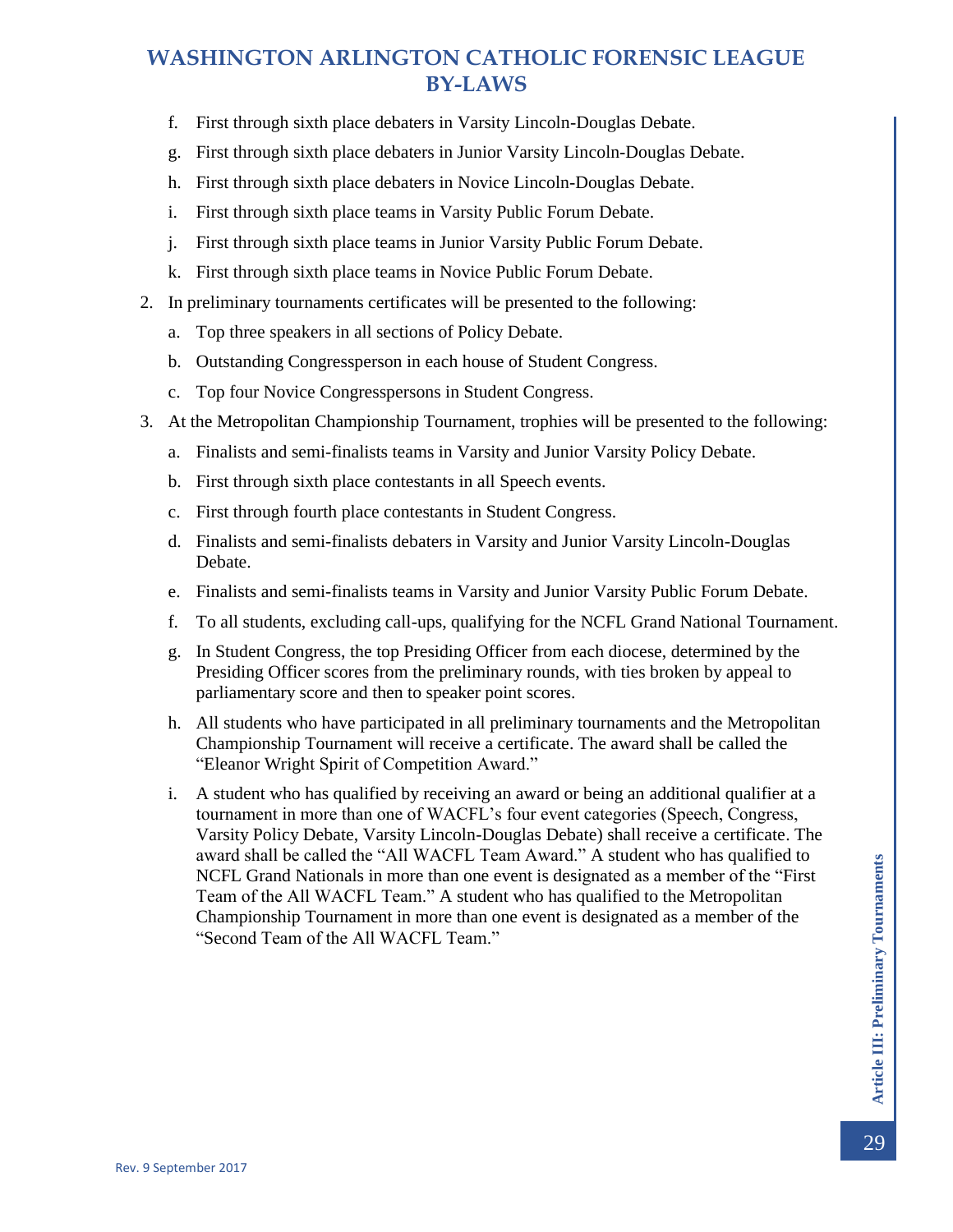### <span id="page-30-0"></span>**ARTICLE IV. SWEEPSTAKES**

#### <span id="page-30-1"></span>**SECTION A. Sweepstakes Awards**

- 1. Awards will be given to the top three schools in Overall Sweepstakes points; to the top three schools in Policy Debate; to the top three schools in Speech; to the top three schools in Student Congress; to the top three schools in Lincoln-Douglas Debate; and to the top three schools in Public Forum Debate.
- 2. If a school wins an Overall Sweepstakes award, that school will not be eligible for an individual event (Policy Debate, Speech, Student Congress, Lincoln-Douglas Debate, Public Forum Debate) award.
- 3. The top Sweepstakes Award will be named the Daniel S. Masterson, Jr. Sweepstakes Award.
- 4. A category of Sweepstakes Awards known as the President's Award shall be established to recognize achievement by the top three schools across all categories of league events during the current competition year. This award will be named the Judy L. Seward Sweepstakes Award.
- 5. In the case of a tie between schools when awarding the individual event sweepstakes awards (Policy Debate, Speech, Student Congress, Lincoln-Douglas Debate, and Public Forum Debate), ties will be broken as follows: (1) If a school wins an Overall Sweepstakes (Daniel S. Masterson Sweepstakes) Award or Judy L. Seward Sweepstakes Award, that school will not be eligible for an individual events sweepstakes award; (2) highest total Masterson Sweepstakes Points as of the Individual Events Sweepstakes Award date; (3) highest total Seward Sweepstakes Points as of the Individual Events Sweepstakes Award date.

#### <span id="page-30-2"></span>**SECTION B. Policy and Public Forum Debate**

- 1. All teams in a section (Varsity, Junior Varsity, Novice) shall be ranked. No points shall be awarded for competitors in the Novice section.
- 2. The top third shall be awarded 16 points; the middle third shall be awarded 12 points; and the bottom third shall be awarded 8 points. This shall apply to the top two teams from a school.

#### <span id="page-30-3"></span>**SECTION C. Speech**

- 1. All contestants in a category shall be ranked.
- 2. The top third shall be awarded 8 points; the middle third shall be awarded 6 points; and the bottom third shall be awarded 4 points. This shall apply to the top four contestants from a school.

#### <span id="page-30-4"></span>**SECTION D. Student Congress**

- 1. All speakers in each house shall be ranked.
- 2. The top third shall be awarded 8 points; the middle third shall be awarded 6 points; and the bottom third shall be awarded 4 points. This shall apply to the top four speakers from a school.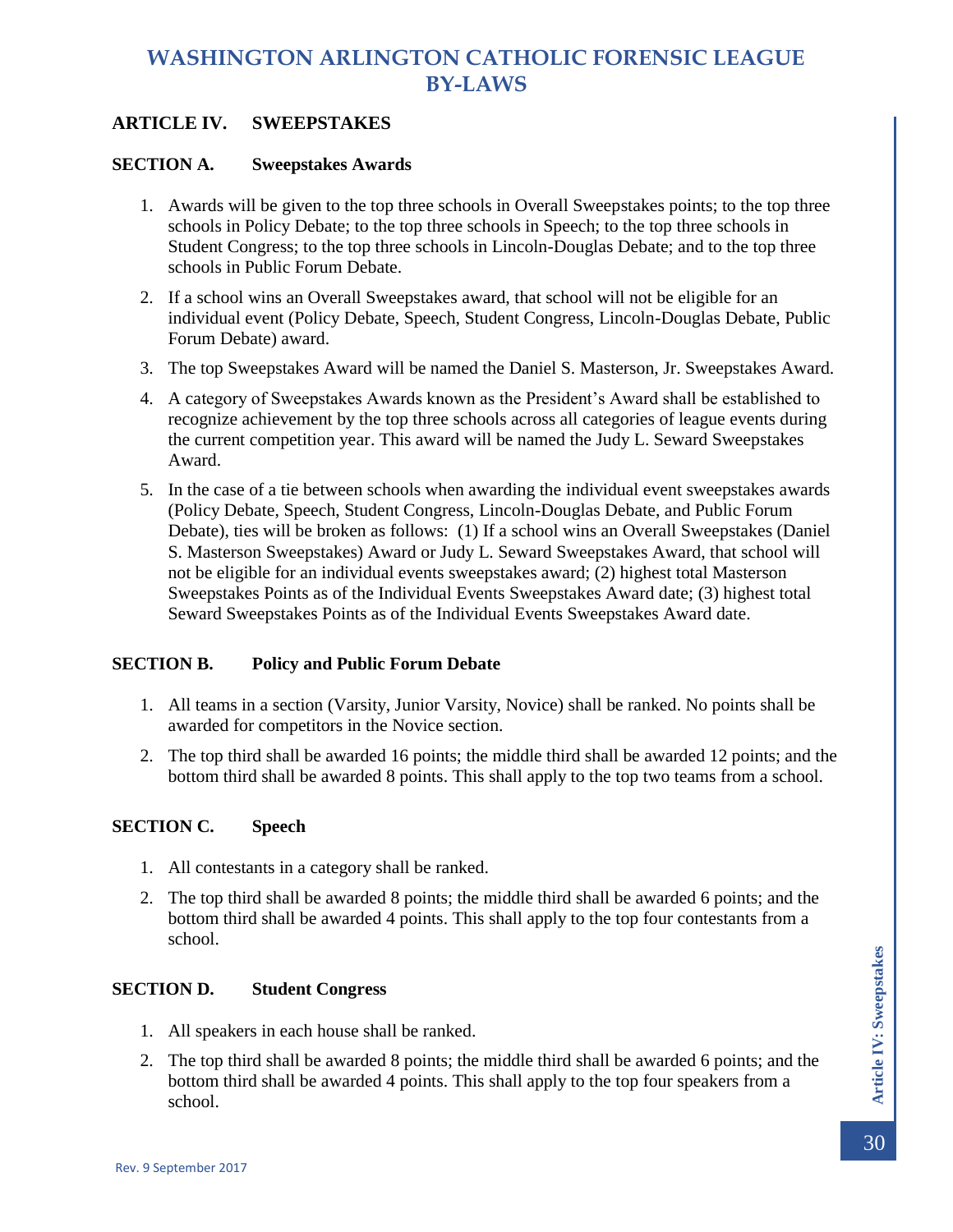### <span id="page-31-0"></span>**SECTION E. Lincoln-Douglas Debate**

- 1. All debaters in the Varsity and Junior Varsity sections shall be ranked. No points shall be awarded for competitors in the Novice section.
- 2. The top third shall be awarded 8 points; the middle third shall be awarded 6 points; and the bottom third shall be awarded 4 points. This shall apply to the top four debaters from a school.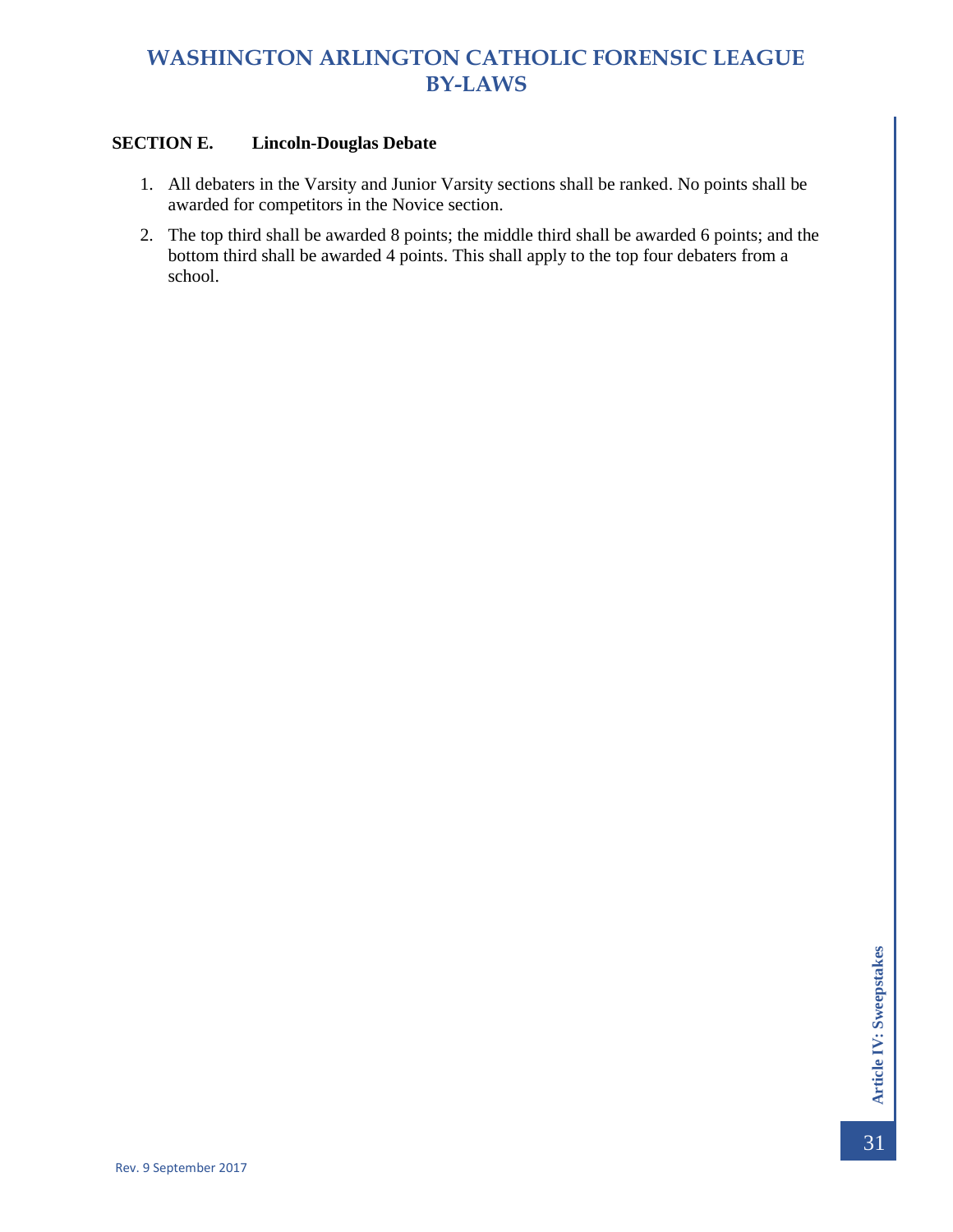### <span id="page-32-0"></span>**ARTICLE V. METROPOLITAN CHAMPIONSHIP TOURNAMENTS**

#### <span id="page-32-1"></span>**SECTION A. Policy Debate Eligibility**

- 1. In Varsity and Junior Varsity sections of Policy Debate all award winners at the preliminary tournaments are eligible to compete at the Metropolitan Championship Tournament (Metrofinals). At the Championship Tournament there shall be two sections of Policy Debate: Varsity and Junior Varsity.
- 2. In Policy Debate, the top three teams from the Varsity section, from each diocese at each preliminary tournament, shall be eligible to compete in the Varsity section at the Metropolitan Championship Tournament for diocesan representation at the NCFL Grand National Tournament.
- 3. If one or more teams earning qualification in a preliminary WACFL tournament has previously qualified, then one additional team will be qualified. If both members of a team have previously qualified with different partners, that team will be considered previously qualified.
- 4. A team in the Varsity or Junior Varsity sections will automatically qualify for the Metropolitan Championship Tournament if that team has at least 3 Wins and 1 Loss at any two (2) preliminary WACFL tournaments, or if that team has a record of 4 wins and 0 losses at any single WACFL Preliminary Tournament.
- 5. Policy Debate teams qualifying for the NCFL Grand National Tournament may not change partners for Nationals.
- 6. The first-place finisher in the Novice section at each preliminary tournament will automatically qualify for the Metrofinal in the Junior Varsity section. The second through sixth place competitors in the Novice section at each preliminary tournament shall be considered to have earned a record of 3 wins and 1 loss in the Junior Varsity section for purposes of determining Metrofinal qualifications. An entry in the Novice section finishing less than first place with a record of 4-0 in the Novice section shall be considered to have earned a record of 3 wins and 1 loss in the Junior Varsity section for purposes of determining Metrofinal qualifications.

### <span id="page-32-2"></span>**SECTION B. Speech Eligibility**

- 1. All award winners in all Speech events at each preliminary tournament are eligible to compete at the Metropolitan Championship Tournament.
- Metrofinal qualifications.<br> **SECTION B.** Speech Eligibility<br>
1. All award winners in all Speech events at each preliminary tournament are eligible to<br>
compete at the Metropolitan Championship Tournament.<br>
2. At each prelim 2. At each preliminary tournament the top three contestants from each diocese in each event will be qualified to compete for diocesan representation to the NCFL Grand National Tournament. When the number of entries in any Speech event exceeds fifty (50), the number of qualifiers will be increased from three to four per diocese for that event. If a contestant is previously qualified, an additional person will be qualified.
	- 3. Any student who enters the same event in three of the preliminary tournaments will be eligible to compete in the Metropolitan Championship Tournament. Any student with accumulated ranks totaling ten (10) or fewer at a preliminary WACFL tournament will be called-up to the Metrofinal Tournament. It will be the responsibility of the student's coach to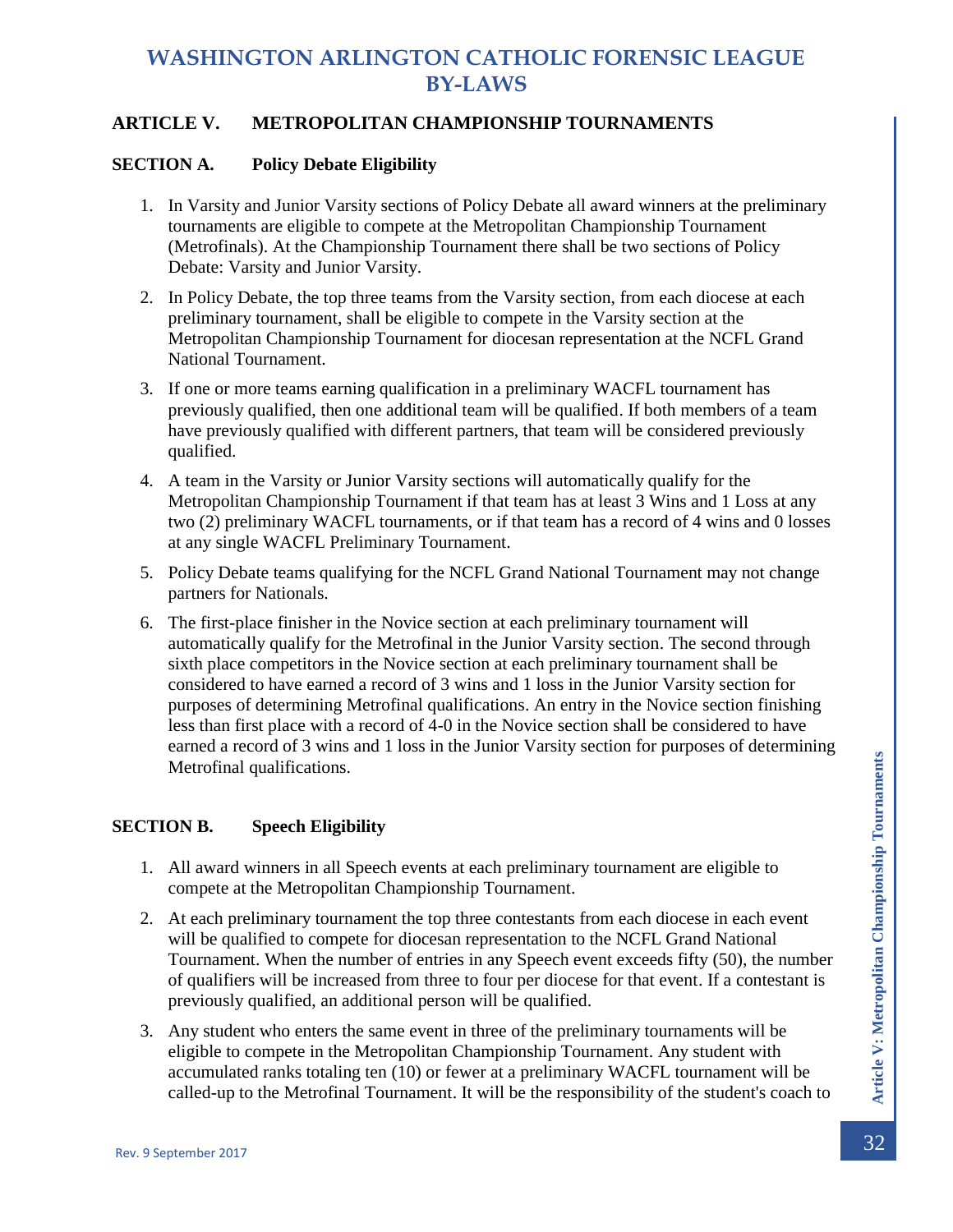notify the Vice President for Speech of the student's eligibility and to provide the data necessary to verify said participation and ranks. Notification must be made within forty-eight (48) hours of the conclusion of the final preliminary WACFL tournament.

4. Duo Interpretation Teams qualifying for the NCFL Grand National Tournament may not change partners for Nationals.

### <span id="page-33-0"></span>**SECTION C. Student Congress Eligibility**

- 1. All medal winners at the preliminary student Congresses are eligible to compete at the Metropolitan Championship Tournament.
- 2. At each preliminary Congress the top two Congresspersons in each house from each diocese shall be qualified to compete for diocesan representation at the NCFL Grand National Tournament. If a contestant is previously qualified, an additional person shall be qualified.
- 3. If there are less than fifty (50) entries in a given house of the Metropolitan Championship Tournament, then additional call-ups shall be made for that house (Arlington or Washington) based on the ranking of each student's highest total score at a single tournament during the preliminary season. Call-ups made to the Metropolitan Championship Tournament on this basis shall not cause the entries in either Diocesan League of the Championship Tournament to exceed fifty (50).

### <span id="page-33-1"></span>**SECTION D. Lincoln-Douglas Debate Eligibility**

- 1. All award winners at each preliminary tournament in the Varsity and Junior Varsity sections are eligible to compete at the Metropolitan Championship Tournament.
- 2. At each preliminary tournament in the Varsity section the top three debaters from each diocese will be qualified to compete for diocesan representation at the NCFL Grand National Tournament. In addition, if a debater is previously qualified an additional debater shall be qualified.
- 3. A student in the Varsity or Junior Varsity sections will automatically qualify for Metrofinals if that student has at least 3 wins and 1 loss at any two (2) preliminary WACFL tournaments, or if the student has a record of 4 wins and 0 losses at any single WACFL Preliminary Tournament.
- 3. A student in the Varsity or Junior Varsity sections will automatically qualify for Metrofinals<br>
if that student has at least 3 wins and 1 loss at any two (2) preliminary WACFL tournaments,<br>
or if the student has a reco 4. The first-place finisher in the Novice section at each preliminary tournament will automatically qualify for the Metrofinal in the Junior Varsity section. The second through sixth place competitors in the Novice section at each preliminary tournament shall be considered to have earned a record of 3 wins and 1 loss in the Junior Varsity section for purposes of determining Metrofinal qualifications. An entry in the Novice section finishing less than first place with a record of 4-0 in the Novice section shall be considered to have earned a record of 3 wins and 1 loss in the Junior Varsity section for purposes of determining Metrofinal qualifications.

#### <span id="page-33-2"></span>**SECTION E. Public Forum Debate Eligibility**

1. In Varsity and Junior Varsity sections of Public Forum Debate all award winners at the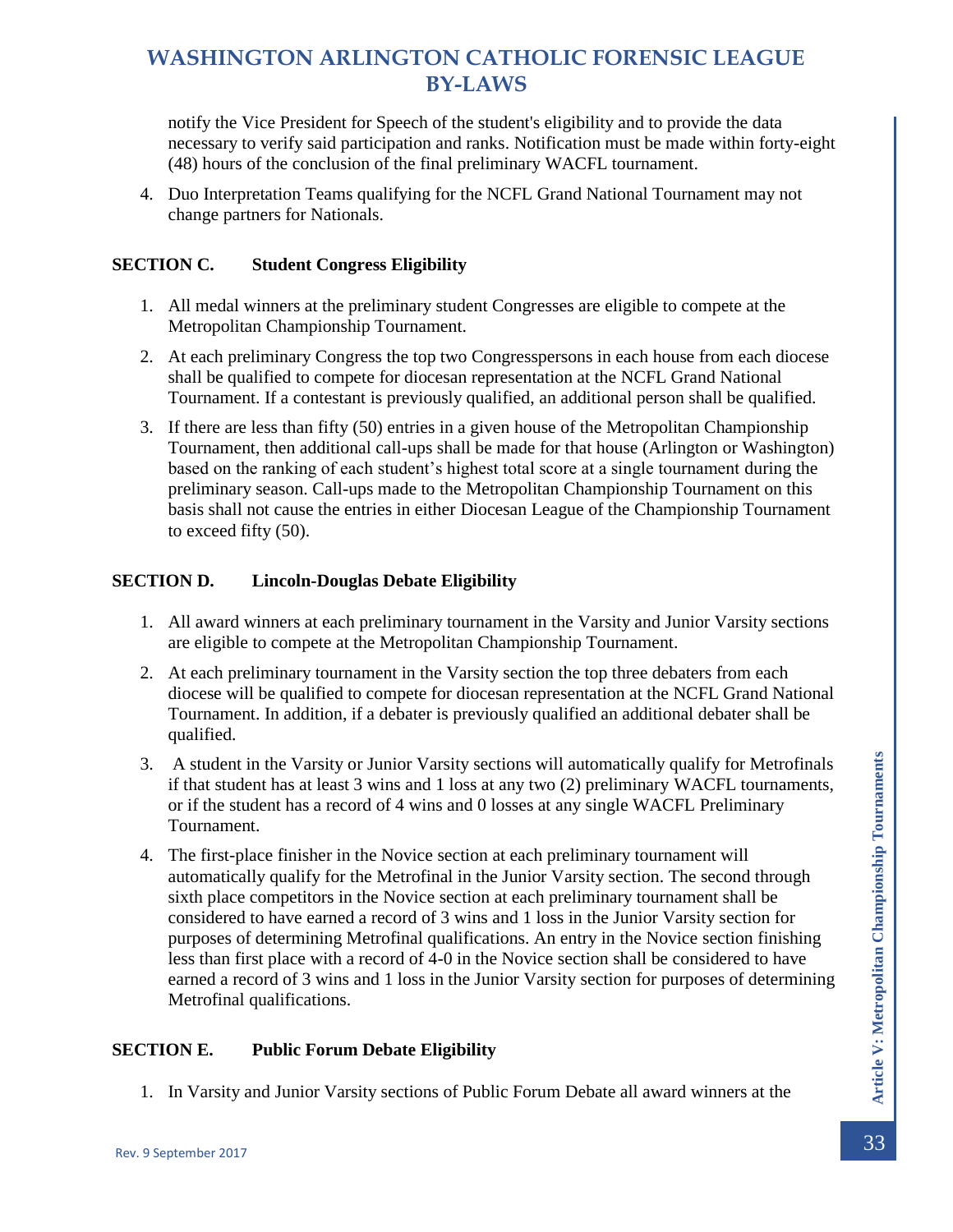preliminary tournaments are eligible to compete at the Metropolitan Championship Tournament. At the Championship Tournament there shall be two sections of Public Forum Debate: Varsity and Junior Varsity.

- 2. In Public Forum Debate, the top three teams from the Varsity section, from each diocese at each preliminary tournament shall be eligible to compete in the Varsity section at the Metropolitan Championship Tournament for diocesan representation at the NCFL Grand National Tournament.
- 3. If one or more teams earning qualification in a preliminary WACFL tournament has previously qualified, then one additional team will be qualified. If both members of a team have previously qualified with different partners, that team will be considered previously qualified.
- 4. A team in the Varsity or Junior Varsity sections will automatically qualify for the Metropolitan Championship Tournament if that team has at least 3 Wins and 1 Loss at any two (2) preliminary WACFL tournaments, or if that team has a record of 4 wins and 0 losses at any single WACFL Preliminary Tournament.
- 5. Public Forum Debate teams qualifying for the NCFL Grand National Tournament may not change partners for Nationals.
- 6. The first-place finisher in the Novice section at each preliminary tournament will automatically qualify for the Metrofinal in the Junior Varsity section. The second through sixth place competitors in the Novice section at each preliminary tournament shall be considered to have earned a record of 3 wins and 1 loss in the Junior Varsity section for purposes of determining Metrofinal qualifications. An entry in the Novice section finishing less than first place with a record of 4-0 in the Novice section shall be considered to have earned a record of 3 wins and 1 loss in the Junior Varsity section for purposes of determining Metrofinal qualifications.

### <span id="page-34-0"></span>**SECTION F. Metropolitan Championship Tournament Procedures**

1. Student Participation

Fraction Marticipation<br>
Any student not participating in all preliminary rounds of Metrofinals Speech, Policy Debate,<br>
Lincoln-Douglas Debate, Public Forum Debate, and all sessions of Student Congress in the<br>
Metropolitan Any student not participating in all preliminary rounds of Metrofinals Speech, Policy Debate, Lincoln-Douglas Debate, Public Forum Debate, and all sessions of Student Congress in the Metropolitan Championship Tournament will not be considered for a position on the national team regardless of section position in Speech; wins and losses, points and ranks in Policy, Public Forum Debate and Lincoln-Douglas Debate; or Speech scores and parliamentary points in Student Congress. No sweepstakes points will be awarded for partial participation. The only exception to this rule will be an excuse granted by the Vice President of the event in case of a student emergency.

- 2. Policy, Lincoln-Douglas, and Public Forum Debate Procedures
	- a. Varsity
		- (1) Six preliminary rounds breaking to semi-finals or finals, as time allows.
			- (a) Preliminary (within Diocese).
				- 1) If 5 or 6 compete in a diocese ... round robin.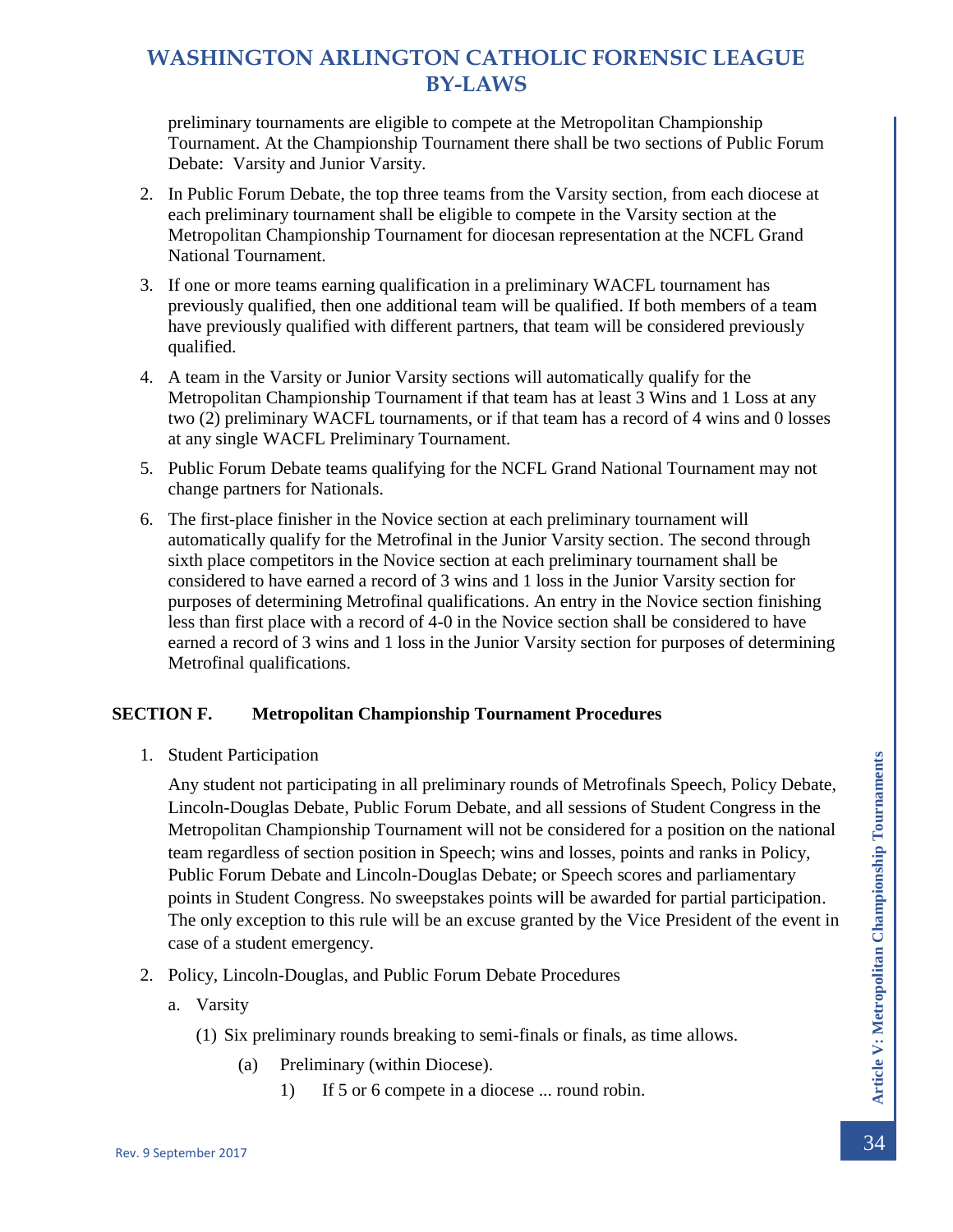- 2) If 7 or more compete:
	- a) Round I and II random no school meeting itself; no teams meeting for a second time; side constraints.
	- b) Round III and IV straight power no team meeting for a second time. If 14 or more teams compete, no school meets itself; side constraints.
	- c) Round V and VI straight power no team meeting for a second time. In Round VI, if power breaks side constraints, teams will flip in the room.
- 3) In any round in which a school meets itself, the following procedures will be employed: A current, through the round prior, results sheet for the division showing each team's win/loss record, total points and total ranks will be posted in an area of the Tab Room. The pairing for the current round will be posted, with or without judge assignments. This posting will be available for all coaches to view after ballots have been recorded and rounds paired. Coaches may choose to reveal only their teams' records to their teams. Coaches may not reveal records of other teams either to their own or to other teams.
	- a) The coaches will have ten (10) minutes from the time the posting is made available to inform the Tab Room how to handle school meeting school debates.
	- b) The coach may indicate win, loss, or split decision. Speaker points will be the average of all other speaker points earned by the team through the prior round.
- 4) If, as a result of byes, any team entering Rounds III or V has completed an unequal number of affirmative and negative rounds, there shall be an enforceable side constraint upon that team unless to do so would require breaking the power-pairing. For purposes of this rule, rounds where two teams from the same school meet and choose not to debate shall be considered byes.
- 5) For the purposes of determining qualifiers to the Metropolitan Championship Final rounds and to the NCFL Grand National Tournament, ties on record will be broken by dropping one high and one low ballot; then points and ranks.
- (b) Elimination Rounds
- For the purposes of determining qualifiers to the Metropolitan<br>
Championship Final rounds and to the NCFL Grand National<br>
Tournament, ties on record will be broken by dropping one high and<br>
Tournament the solution of the 1) Semis may be held based on time available at the discretion of the Vice President and President of the League. If Semis are held, then they shall be paired as: #1 Arlington vs #2 Washington; and #2 Arlington vs #1 Washington.
	- 2) Finals: #1 Arlington vs #1 Washington, unless Semis are held, in which case the pairing shall be the winners of both semi-final rounds.
	- b. Junior Varsity
		- (1) If 5 or fewer teams compete: double round robin.
		- (2) If 6 or 10 teams compete: single round robin.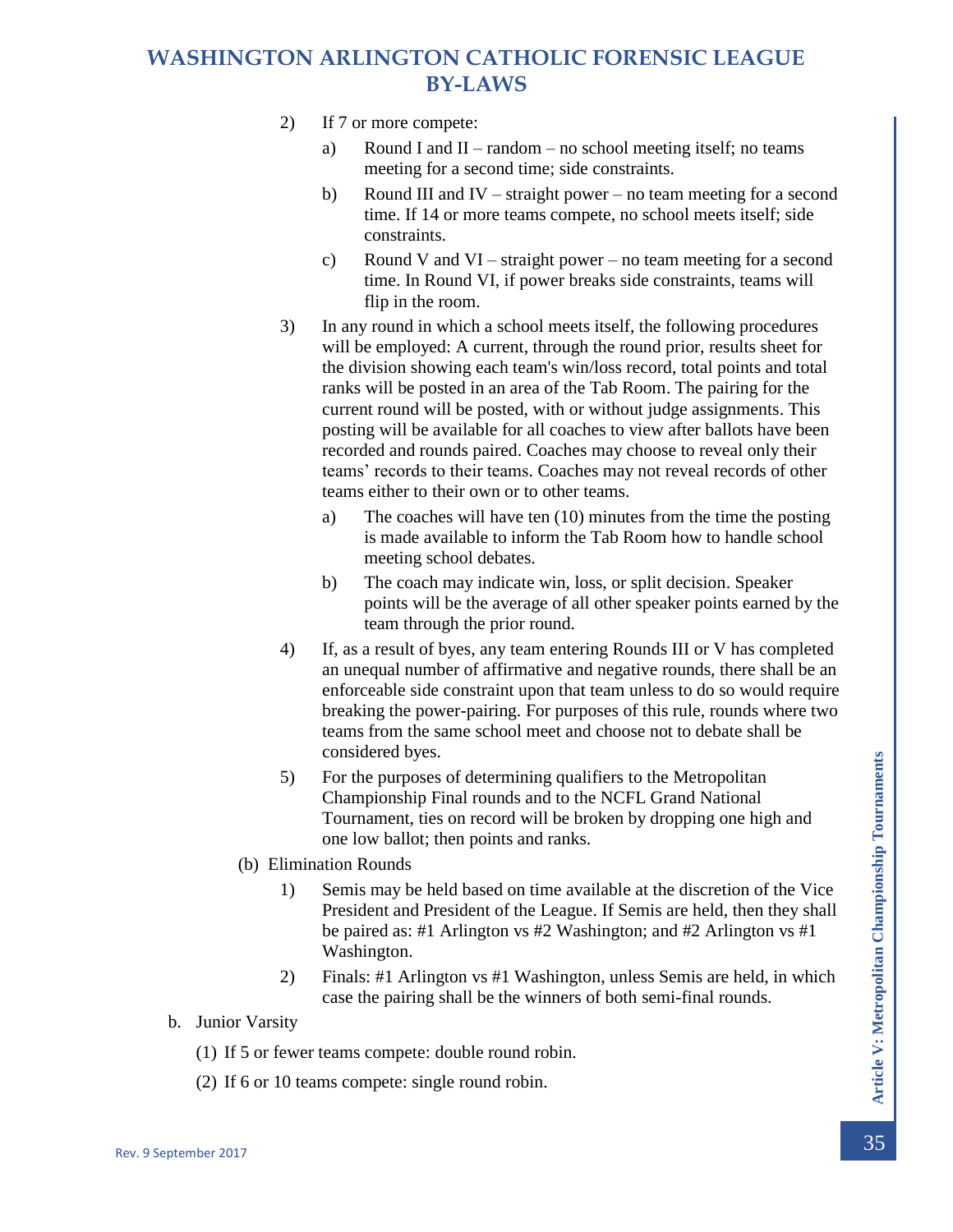(3) If 11 or more teams compete:

(a) Round I and  $II$  – random – no school meeting itself; no teams meeting for a second time; side constraints in Round II.

(b) Round III – straight power on the basis of rounds one through two – no school meeting itself; no teams meeting for a second time.

(c) Round IV – power bracketed on the basis of rounds one through three – side constraints; no school meeting itself; no teams meeting for a second time.

(d) Round V – straight power on the basis of rounds one through four – no school meeting itself; no teams meeting for a second time.

(e) Round VI – power bracketed on the basis of rounds one through five – side constraints; no school meeting itself; no teams meeting for a second time.

(f) Finals – top two teams based on wins and losses. As time allows, the Vice President for the event may choose to run Quarters (top eight teams based on wins and losses) or Semis (top four teams based on wins and losses).

- (4) If a tie on record occurs, drop one high and one low ballot.
- c. Judging
	- (1) All judges in Varsity and Junior Varsity must be Varsity qualified with at least one year experience judging Varsity level. No high school students may be used as judges Schools will be required to submit all judge names, and back-ups, by the Registration Deadline provided by the Vice-President of the event. The WACFL Executive Council will evaluate the qualifications of all judges submitted. They may request additional evidence of qualification as necessary. The Executive Council reserves the right to reject judges they deem unqualified. This rejection does not relieve schools of their judging requirement. Judges that have not been submitted by the deadline may not be accepted as judges at Finals.
	- (2) Preliminary rounds in Varsity two judge panels; pairing resting on ballots, points, and ranks.
	- (3) Preliminary rounds in Junior Varsity one judge; pairing resting on ballots, points, and ranks.
	- (4) Elimination rounds three judge panels.
- 3. Speech Procedures
	- a. Double entry, but no triple entry will be allowed.
	- b. more than six contestants will be in any section.
	- c. If six or fewer participants are in any Speech event from one diocese there will be three rounds with one judge.
	- d. In all other cases, there will be four preliminary rounds with two judges per section.
- (3) Preliminary rounds in Junior Varsity one judge; pairing resting on ballots, points,<br>
and ranks.<br>
(4) Elimination rounds three judge panels.<br>
3. Speech Procedures<br>
a. Double entry, but no triple entry will be allow e. The top three in each diocese will advance to a Metrofinal round, with three judge panels in each event.
	- 4. Student Congress Procedures
		- a. A seeding list, based on performance in all preliminary Congresses, will be published and